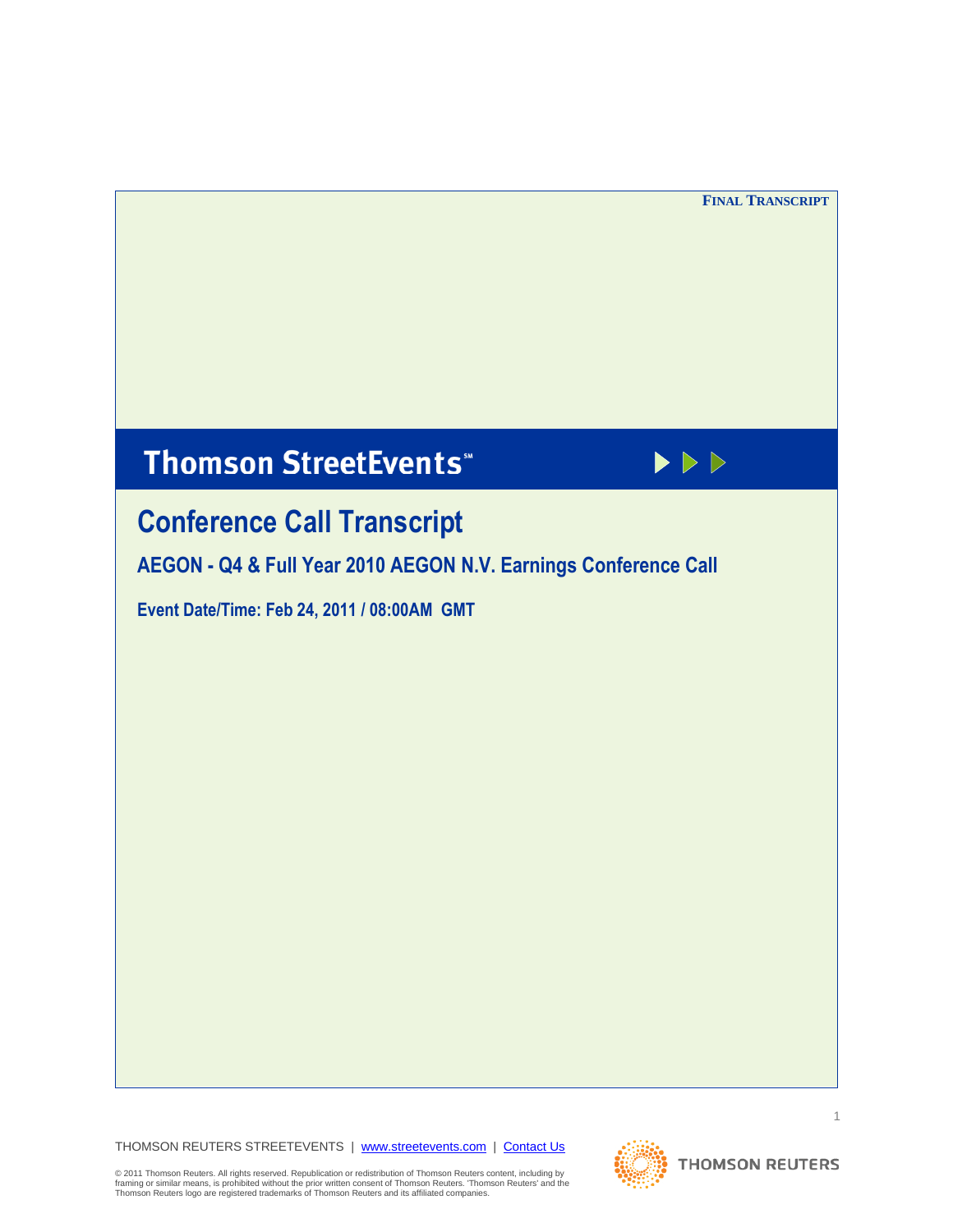# **C O R P O R A T E P A R T I C I P A N T S**

**Alex Wynaendts** *AEGON N.V. - Chairman and CEO*

**Jan Nooitgedagt** *AEGON N.V. – CFO*

**Michiel van Katwijk** *AEGON N.V. – Executive Vice President*

**Darryl Button** *AEGON Americas – CFO*

**Gerbrand Nijman** *AEGON N.V. – Head of Investor Relations*

# **C O N F E R E N C E C A L L P A R T I C I P A N T S**

**Farooq Hanif** *Morgan Stanley - Analyst*

**Johnny Vo** *Goldman Sachs - Analyst*

**Michael van Wegen** *Bank of America - Merrill Lynch - Analyst*

**Thomas Nagtegaal** *RBS - Analyst*

**William Elderkin** *Societe Generale - Analyst*

**Jan Willem Wiedema** *ABN Amro - Analyst*

**Nick Holmes** *Nomura - Analyst*

**Chris Hitchings** *Keefe, Bruyette & Woods - Analyst*

**Hans Pluijgers** *CA Cheuvreux - Analyst*

**Benoit Petrarque** *Kepler Capital Markets - Analyst*

**Albert Ploegh** *ING - Analyst*

**Marc Thiele** *UBS - Analyst*

**Francois Boissin** *Exane BNP Paribas - Analyst*

**Duncan Russell** *JP Morgan - Analyst*

**Robin Buckley** *Deutsche Bank - Analyst*

# **P R E S E N T A T I O N**

# THOMSON REUTERS STREETEVENTS | www.streetevents.com | Contact Us

© 2011 Thomson Reuters. All rights reserved. Republication or redistribution of Thomson Reuters content, including by<br>framing or similar means, is prohibited without the prior written consent of Thomson Reuters. 'Thomson

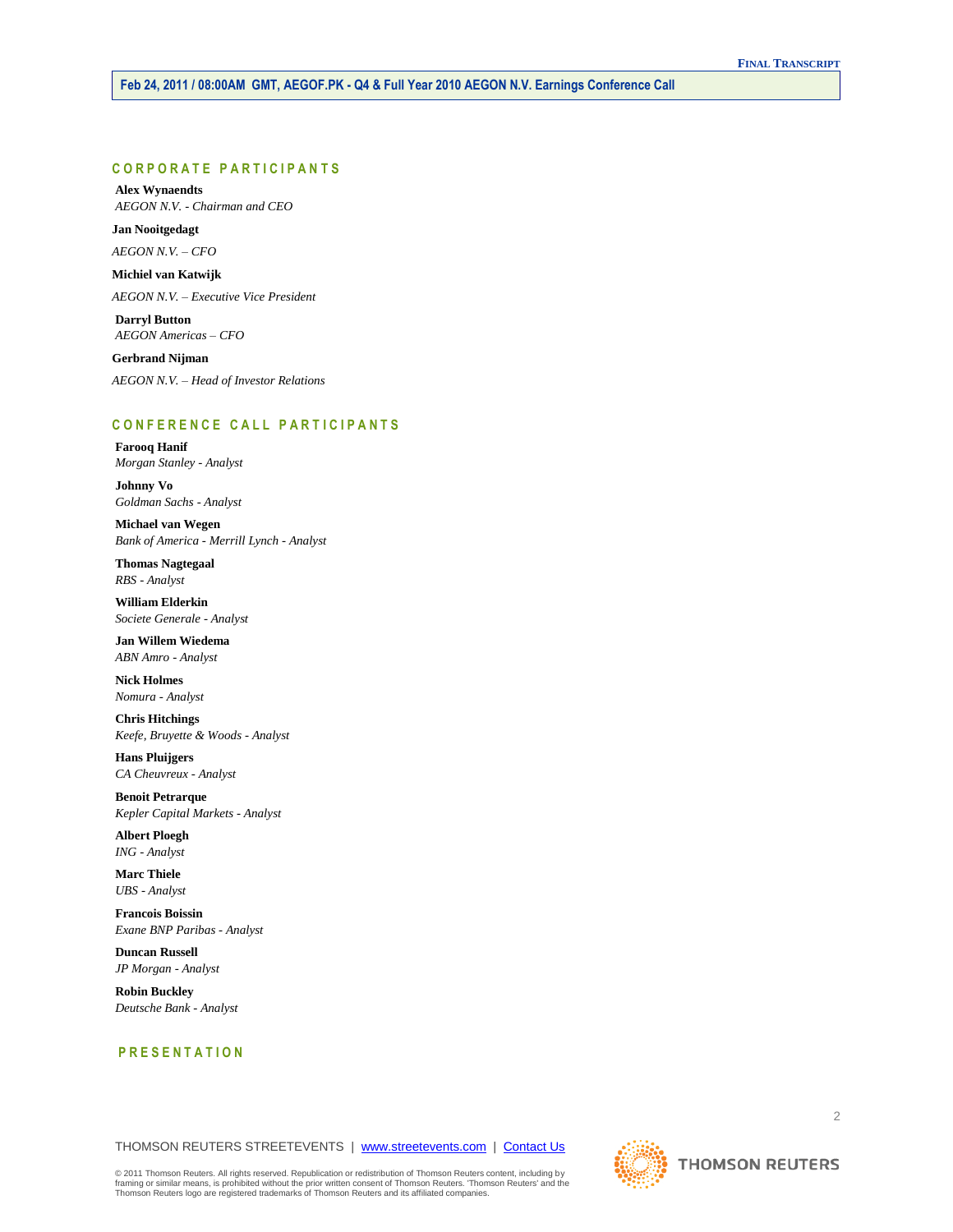#### **Operator**

Welcome to the AEGON fourth quarter 2010 results conference call for analysts and investors on February 24, 2011. (Operator Instructions). I will now hand the conference over to Mr. Alex Wynaendts. Please go ahead, sir.

## **Alex Wynaendts** *- AEGON N.V. - Chairman and CEO*

Good morning and thank you for joining us. We welcome this opportunity to update you on today's announcements. And joining me here we have Jan Nooitgedagt, our CFO, Michiel van Katwijk, Executive Vice President, Finance, Darryl Button, our CFO of the Americas, and Gerbrand Nijman, Head of Investor Relations. And as usual after presentation there will be ample time to answer your questions. I'm turning to slide two and before getting started let me just remind you to take a moment to review our disclaimer on forward-looking statements.

Then slide three, this morning we are announcing a number of key developments consistent with our strategic focus and the aim of completing full repayment of EUR2.25b to the Dutch state by the end of June this year. The first we are providing you with AEGON's fourth quarter results. Second, we are announcing an equity issue of 10% of common share capital through an accelerated book bill offering, which will begin today. And finally, we are announcing financial targets reflecting the strategic changes we've been implementing. We will pursue sustainable earnings growth with an approved risk-return profile and a strong capital position, and intend to resume paying dividends over the second half of 2011.

The 10% equity issue together with our own resources, including any proceeds from divestments, will enable us to fulfill our commitments to complete full repayment to the Dutch state. The equity issue will allow us to maintain some capital buffer and to achieve our targeted ratio of 75% of core capital by the end of 2012.

The Dutch Central Bank, the DNB, has given its consent to the repurchase of the first EUR750m of core capital immediately following the equity issue. Furthermore, DNB supports AEGON's actions toward repurchasing the remaining EUR750m of core capital, which requires DNB's formal consent in June 2011. DNB's consent is conditional on the financial markets not deteriorating materially.

Slide four, so let me now turn to our earnings for the fourth quarter. Underlying earnings before tax increased to EUR489m. This is a 2% increase compared to the fourth quarter last year. Earnings include a EUR30m charge related to an ongoing program to correct historical issues within our customer policy records in the UK. Those include the release EUR28m related to a one-time favorable employee benefit plan release in the Americas.

Net income amounts to EUR318m and was driven by higher underlying earnings, positive contribution from fair-value items, lower impairment and realized gains. Charges related to restructuring in the US announced in December and pension legislation change in Hungary also had an effect in the decreased net income.

Slide five, sales development in the quarter, new life sales amounted to EUR558m. Higher sales in the Netherlands were due to strong pension sales and continued strong single-premium production in Central and Eastern Europe. In the Americas, the growth in retail life sales was offset by lower life reinsurance sales, while in the UK, in line with our strategy, higher pension sales were offset by lower annuity sales.

Gross deposits, excluding runoff businesses, increased 16% to EUR7.8b, driven by US pensions, variable annuities and AEGON Asset Management. Throughout the year AEGON recorded strong net deposits of EUR5b, driven by strong developments in US pension business, variable annuities, retail mutual funds, and asset management, which is a clear demonstration of successful execution of our focus on fee business. Total outflows for the fourth quarter amounted to EUR500m. These were caused by spread businesses, mainly our US fixed annuity and Dutch savings business. The value of new business declined to EUR141m, mainly as a result of the strategic shift in business mix from spread to fee business, including the impact of deemphasizing fixed annuities in the US.

Slide six, AEGON's excess capital position remains strong and increased during the fourth quarter to EUR3.8b, above AA capital adequacy requirements. Of the EUR3.8b of excess capital, EUR1.7b is held at the holding company and EUR2.1b is held within our operating units. Not all but a meaningful part of excess capital in operating companies is fungible. And last quarter, we indicated that we expected a negative impact on excess capital of a maximum of EUR250m due to increased longevity in the Netherlands. The actual impact is slightly lower at EUR225m.

# THOMSON REUTERS STREETEVENTS | www.streetevents.com | Contact Us

© 2011 Thomson Reuters. All rights reserved. Republication or redistribution of Thomson Reuters content, including by framing or similar means, is prohibited without the prior written consent of Thomson Reuters. 'Thomson Reuters' and the Thomson Reuters logo are registered trademarks of Thomson Reuters and its affiliated companies.

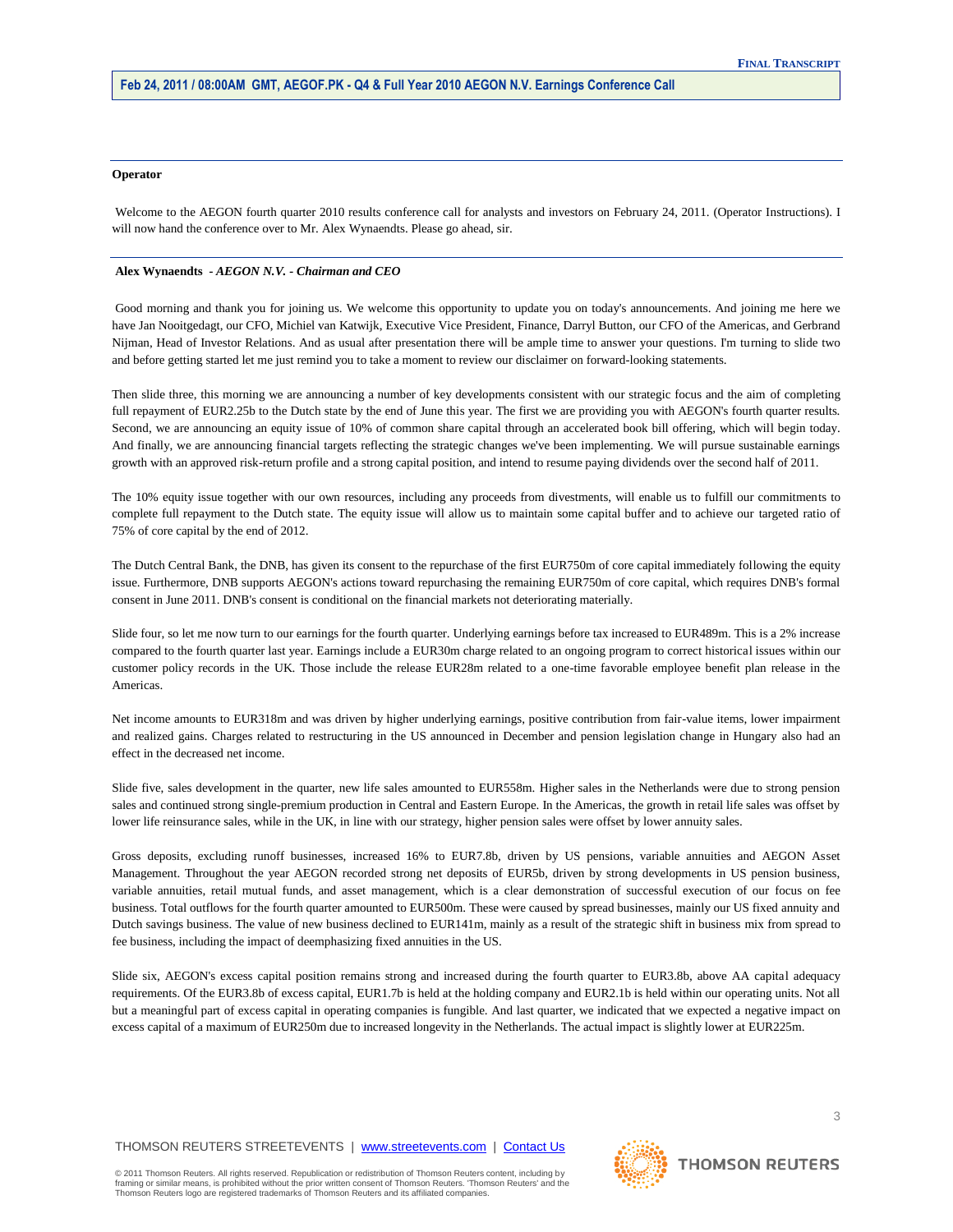Slide seven, the full repurchase of core capital securities, including the agreed 50% premium, amounting to EUR2.25b, will lower our core capital by the same amount. Part of this decrease will be compensated by raising equity in order to maintain a strong capital position and achieve our targeted core ratio of at least 75% by the end of 2012. The remaining amount will be generated from internal resources.

The EUR2.25b repayment to the Dutch state has a negative impact of approximately 10 percentage points on our core capital ratio. Of this negative impact, at least 6 percentage points will be compensated by internal resources, including retained earnings and any proceeds from divestments. The equity raising will account for an improvement of approximately 4 percentage points. At the same time, we target a buffer in the holding of 1.5 times our annual holding expenses. Currently these expenses amount to EUR600m on an annual basis, which leads to a buffer of around EUR900m.

Slide eight, so last June, as you know, we announced that we see a limited long-term strategic fit of the life reinsurance business with our core businesses of life insurance pensions and asset management. And we announced that we would explore strategic options for the business. We are currently in negotiations with a party on the divestment of Transamerica Reinsurance and will communicate at the earliest opportunity if and when these negotiations grew successful. The progress we've made over the past months has been in line with our expectations. This is really all I can say on the matter at this stage.

Slide nine, we have transformed AEGON significantly over the past few years. We have considerably improved our risk-return profile. We've implemented substantial cost reductions and we've appointed new management teams in our main markets. We have restructured our US operations into three divisions that are focused and we are currently executing the plans to lower our cost base in the UK by 25%.

2011 marks the end of the first phase of our transformation. All major businesses have been reviewed since the start of the portfolio review initiated almost three years ago. The result of this sharpened focus on our core business have resulted in either running off or exiting of a number of businesses and markets.

We are shifting to a more fee-based income model and this means being less dependent on spread income and, as a result, being less vulnerable to financial markets. At the same time, we are continuing to develop a better geographical balance, investing in those regions that offer higher growth and returns of the long term. All of these actions to reallocate our capital, to increase returns and optimize and leverage our global resources are aimed at achieving sustainable earnings growth with an improved risk-return profile, leading to sustainable cash flows and dividends to our shareholders.

Slide 10, let me further detail what it is we aim to deliver. In 2011 underlying earnings will be affected by strategic management actions. In the medium term, we will grow underlying earnings before tax by 7% to 10% from the new base of underlying earnings. This will be achieved through improved cost efficiencies and capital reallocation to areas with higher growth and return prospects.

We'll continue to improve our risk-return profile. As you know, we are running off a number of spread business in the US. We have increased our hedging of market risk and are shifting towards more fee business. We expect that by 2015, approximately one-third of underlying earnings will be generated by fee business. The result, we will generate a return on equity of 10% to 12% in the medium term.

We will also continue to maintain a strong capital buffer and increase core capital as a percentage of total capital to at least 75% by the end of 2012 as I just mentioned. And we will increase annual operational cash flows by 30% from the current normalized level of EUR1b to EUR1.2b by 2015. And this will enable us to pay a sustainable dividend to our shareholders.

Slide 11, as I just mentioned, underlying earnings before tax in 2011 will be affected by strategic management actions. The divestment of Transamerica Reinsurance would reduce our underlying earnings before tax by about EUR80m per year. In December, we shared with you that we had decided to wind down the small bank BOLI and COLI business in the US. And this will move EUR50m of earnings out of underlying into runoff line of business in 2011.

And in addition, as part of the new pension legislation in Hungary, mandatory pension fund assets have been taken over by the Hungarian state during the first quarter 2011. In Poland the government announced plan to reduce contributions to private pension funds. And we expect these measures to have a combined negative impact on underlying earnings of approximately EUR25m for the full-year 2011. And from this new base we want to grow our underlying earnings on average by 7% to 10% per year going forward.

Slide 12, let me now give you more insight into a number of key areas on how we will achieve sustainable earning growth. In our established markets, we want to grow a number of key businesses while at the same time further improve overall cost efficiencies.

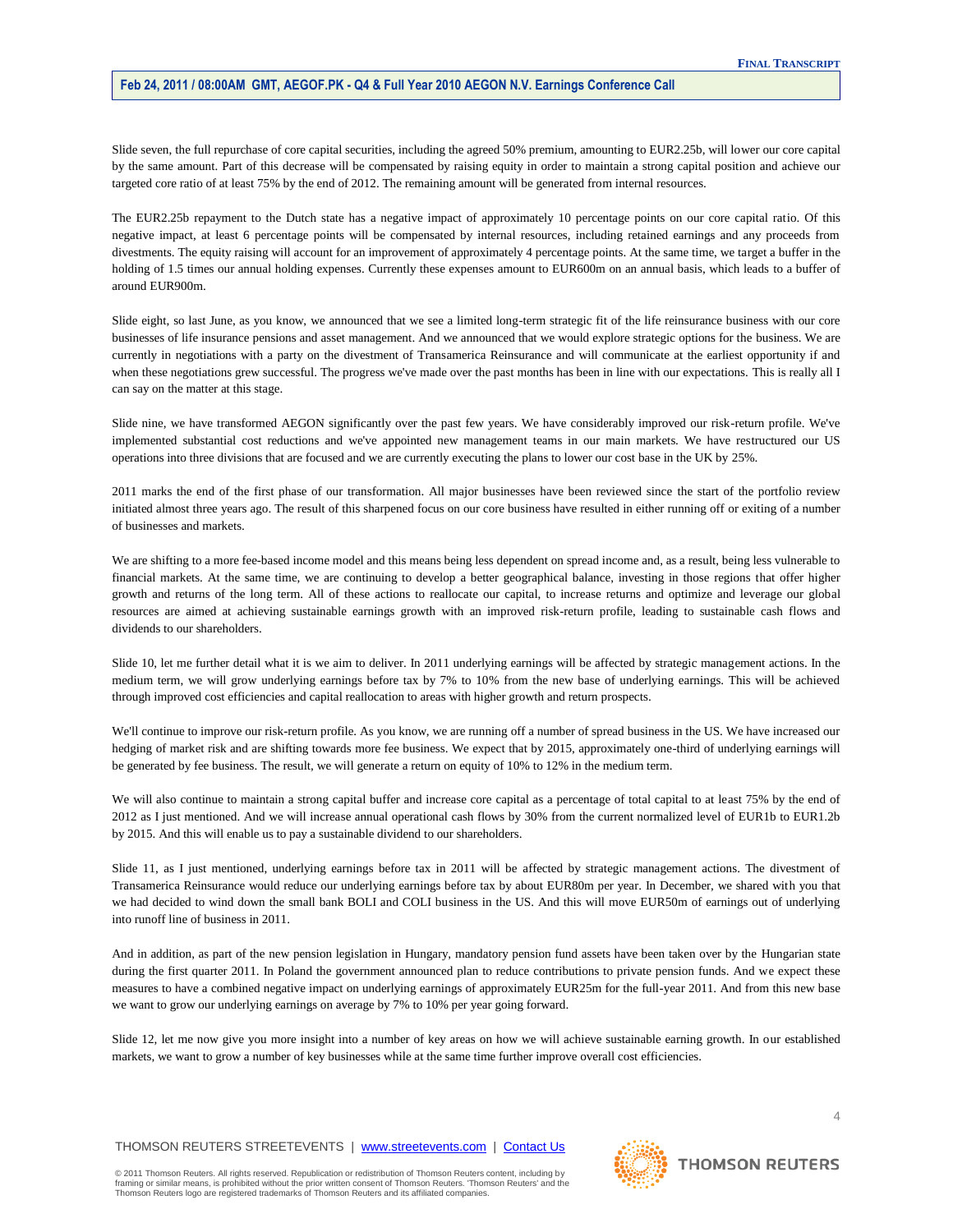Couple of examples, we are on track in implementing a new operating model in the UK to reduce cost in our life and pension business by 25%. We've restructured our business in the US into three focused divisions and are capturing a broad range of synergies. These include further cost reductions by consolidating operations and running off businesses while growing our pensions business in the US. This is a core growth area, where we've established a very strong position. In the Netherlands, we aim to reduce cost by 20% in our core life insurance and pension business and this is needed to offset margin pressure on the life side and to invest in new distribution capabilities.

We will also continue to invest selectively in growth markets in both our established markets and in our new markets. Reallocating excess capital generated in our established markets to grow our business in new markets supports our key objective to improve the geographical balance of our capital allocation.

Slide 13, improving AEGON's risk-return profile has been a consistent focus of the past few years, something we'll continue to pursue. Our aim of increasing returns is supported by the reallocation of capital to businesses with high returns. This in culmination with solid growth in sales, deposits and earnings we expect will result in a return on equity of 10% to 12% in the medium term. The shift from spread to fee business is supported by focus on pensions, variable annuities and retail funds, and in addition with clear ambitions to grow our asset management business globally.

In our aim to further reduce credit risk on our balance sheet, we'll be focused on completing the runoff on a number of our businesses in the US, while at the same time deemphasizing sales of fixed annuities. In addition to lowering our credit risk, we'll also further reduce equity risk by full hedging delta equity risk related to our VA GMIB back book in the US. And finally, we expect to reduce interest rate risk by stepping up our interest rate hedging programs.

Slide 14, AEGON's operating subsidiaries are generating healthy operational cash flows. Our objective is to grow annual operating cash flows from the current normalized level of EUR1b to EUR1.2b by 30% by 2015. It is our intention to resume dividend payment on common shares after our full repayment to the Dutch state. Going forward, we aim to pay sustainable dividend, which can grow over time if performance of the Company so allows. Our dividends will be based on our free cash flow and our capital position. Currently we intend to pay EUR0.10 a share related to second half 2011 payable in May 2012.

So before taking your questions let me again emphasize that AEGON today is a different Company than just a few years ago, with an improved risk profile, reduced cost structure and an organization better aligned to capture the clear opportunities ahead for our businesses. We have completed the first phase of our transformational plan and will continue to pursue our shift to more fee-based income and a better geographical balance in our capital allocation. With the full repayment to the Dutch state, AEGON will turn a decisive corner and is well positioned to deliver earnings growth, improved cash flows and a sustainable dividend.

Thank you for your attention. I'm now happy to take your questions.

# **Q U E S T I O N A N D A N S W E R**

## **Operator**

Thank you sir. (Operator Instructions). The first question comes from Farooq Hanif from Morgan Stanley. Please go ahead. Your line is open.

#### **Farooq Hanif** *- Morgan Stanley - Analyst*

Good morning everybody. I've got three questions. Firstly, can you describe in a little bit more detail what's driving this 30% increase in free cash flow and what the shape of the increase will be between now and 2015?

Secondly, you made a statement about capital fungibility saying that there's a meaningful increase in the fungibility. Could you explain where that's from? I'm guessing it's mainly the US. And just are there any numbers you can give us around that?

And thirdly, your ROE target, how much of it is dependent on you making disposals of existing businesses that you don't want to be in anymore? Thank you.

THOMSON REUTERS STREETEVENTS | www.streetevents.com | Contact Us

© 2011 Thomson Reuters. All rights reserved. Republication or redistribution of Thomson Reuters content, including by framing or similar means, is prohibited without the prior written consent of Thomson Reuters. 'Thomson Reuters' and the Thomson Reuters logo are registered trademarks of Thomson Reuters and its affiliated companies.

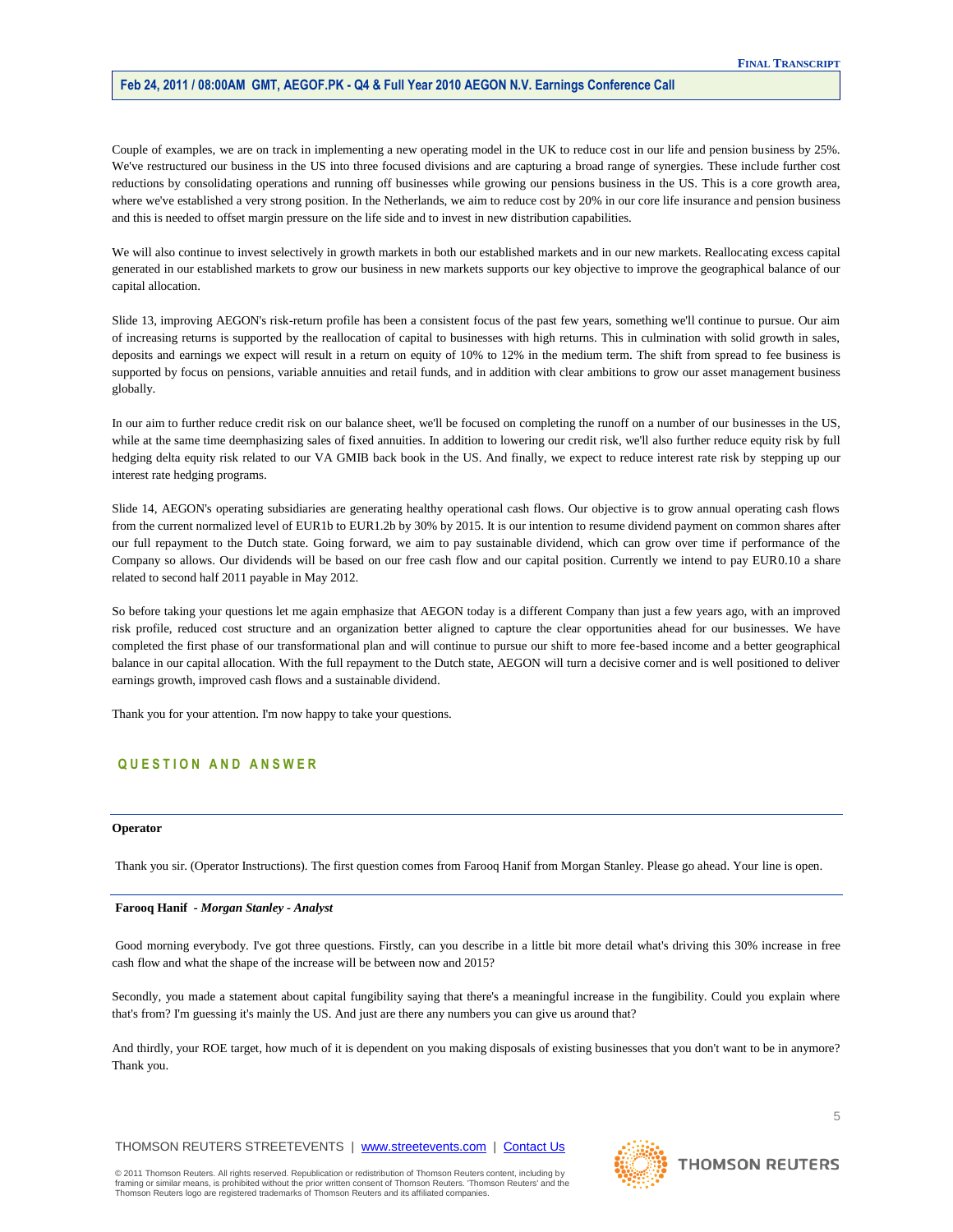#### **Alex Wynaendts** *- AEGON N.V. - Chairman and CEO*

Thank you Farooq for your questions. In terms of cash flows, we've been focusing on improving the generation of operational free cash flows for already some time. This is a culmination of being more efficient with our business in terms of addressing cost. It's a culmination of also being more effective in the way we develop our products and the amount of capital which is used for our products - in other words, there will be less capital employed for new business - together with the overall growth of our business. So these three elements are the main drivers of improving our cash flows going forward.

Your question on fungibility in the US, yes, we're saying that we have excess capital in operating units. I said that we see that we're saying that not all of that capital is fungible. It is true that in the -- the capital from the US has been more fungible recently.

And in terms of the return on equity, the return on equity assumptions we're making is based on the business as we have them today. So we are not making assumptions of significant disposals. What we want to do here is further improving our earnings, being more effective with our capital and continue to invest in areas with higher growth, as we've been saying already for some time. So all these elements together will lead to a higher return on equity. Yes, the main impact from -- in terms of return could be from a potential sale of Transamerica Re.

#### **Farooq Hanif** *- Morgan Stanley - Analyst*

Just coming back on one point very quickly, on the fungibility issue, the fact that it is fungible, does that mean you're going to exploit that or would you rather keep buffers closer to the operating companies?

## **Alex Wynaendts** *- AEGON N.V. - Chairman and CEO*

We have to find the right balance there, Farooq. We have to find a balance between having companies which are strongly capitalized in the US. We need a company which is strongly capitalized. That's the way for running our business. We have our customers, who want a strongly capitalized company. And at the same time we also have to be able to upstream some of that excess capital to the holding for the purposes of repaying the Dutch state and purpose of paying dividends in the future. So we have to find and we'll be looking for the right balance.

#### **Farooq Hanif** *- Morgan Stanley - Analyst*

Right. Thank you very much.

#### **Operator**

The next question comes from Johnny Vo from Goldman Sachs. Please go ahead. Your line is open.

#### **Johnny Vo** *- Goldman Sachs - Analyst*

Yes, morning. Just a couple of questions. I know you said the dividend relates to the cash flows and the capital position of the Group. But is it that, the idea that the dividend policy should be a progressive policy or is it purely linked to those things that you've identified?

And just in terms of the impairments, can you just give us a feel of what's going on there because obviously it's at a reasonably high level? Is this the normalized trend or are we expecting this to come back down again? Thanks.

#### **Alex Wynaendts** *- AEGON N.V. - Chairman and CEO*

In term of dividends, Johnny, what we're saying is that we're indicating our intention to pay EUR0.10 on the second half 2011. But we've also said we want to pay a sustainable dividend and I mean a sustainably growing dividend together with the way our business is growing. And it will depend on the cash flow generation, the free cash flow generation, which we'll be able to also bring to the holding level, and the overall strength of our balance sheet. So that is how we look at the dividend.

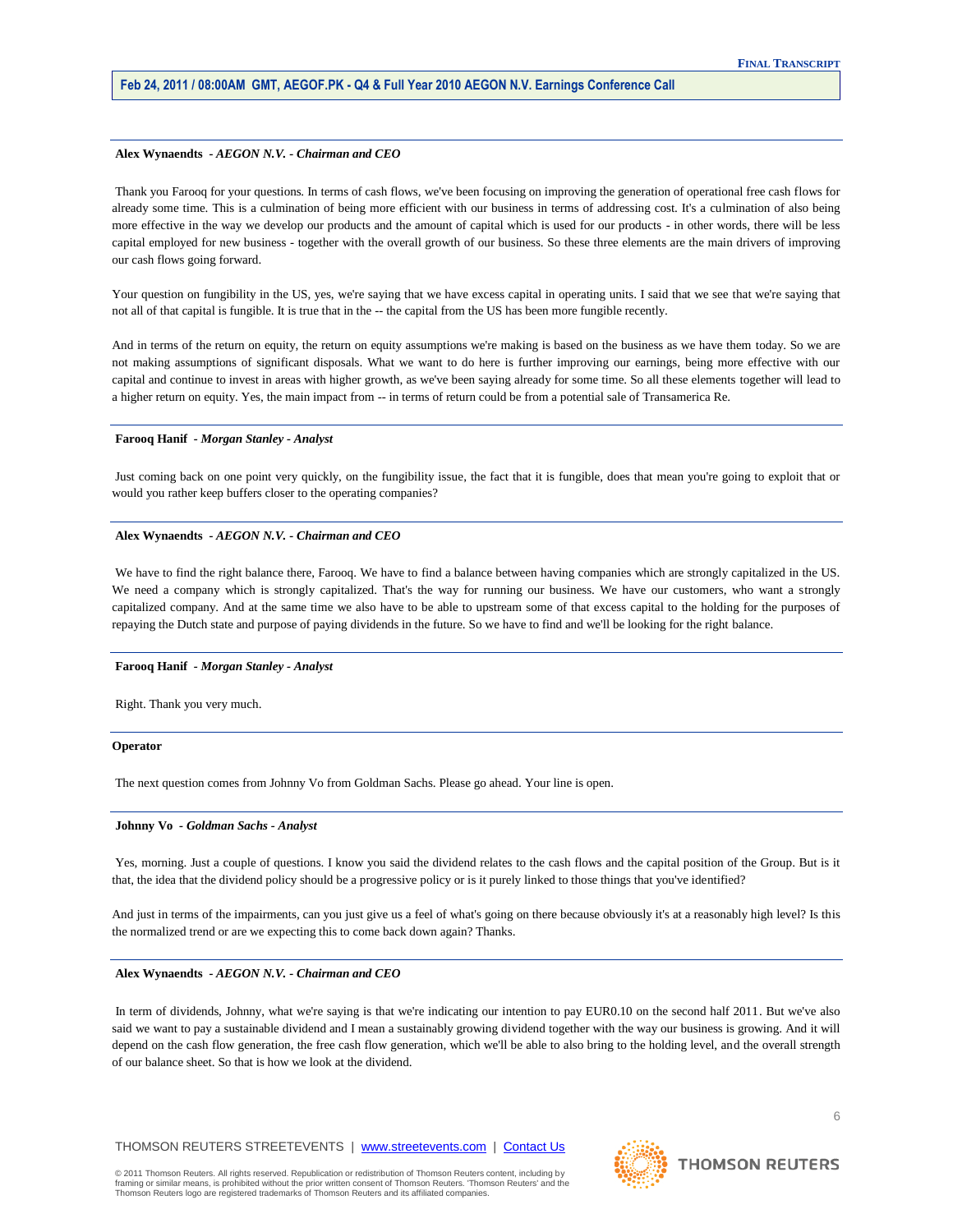In terms of impairments, what we see here is we've had, I would say, impairments on Irish banks, which will not happen again. So in that sense these impairments have been taken. What we see in general in our US portfolio is that impairments have been trending towards a lower level. And we don't expect that the impairments in the US will change significantly but they will continue to trend lower over the course of time. And we see probably a further improvement of in terms of impairments in the second half of 2011.

#### **Johnny Vo** *- Goldman Sachs - Analyst*

Okay. Brilliant.

#### **Operator**

The next question comes from Michael van Wegen, Bank of America - Merrill Lynch. Please go ahead, sir. Your line is open.

## **Michael van Wegen** *- Bank of America - Merrill Lynch - Analyst*

Yes, good morning. Mike from Bank of America Merrill Lynch. A couple of questions as well. First one, you're talking about increased fungibility. That to me sounds like you might as well have waited until later in the year and upstream capital rather than do a 10% capital increase today. Can you talk me through the logic of this?

And secondly, with the capital raising that you announced today effectively continue to de-lever the Company, how should I read that combined with the targeted improvement on return on equity? Not entirely sure how we should get to 11% or 12%. Thank you.

## **Alex Wynaendts** *- AEGON N.V. - Chairman and CEO*

Michael, let me remind you that the full repurchase the core capital securities, including the 50% premium, is amounting to EUR2.25b and this will lower the capital in our balance sheet by exactly the same amount. So that's a significant amount and I've given you an indication that that represents around 10 percent points in relation to the 75%. So what we're doing today is raising 10% of equity. And we said that's approximately 4%. And that shows you that the majority, that's the remaining 6%, is being generated from internal resources over a period of around two years.

So when you look at capital which is upstreamed to the holding level, that's one element of it. But we also have to look at the core capital ratio and that is equally important. And these two are not the same numbers.

The second question you're asking about the return on equity. We feel that the return on equity of 10% to 12% range within the current environment is an attractive return on equity. And that requires us to continue to grow our business, continue to be very effective with our expenses, also be efficient with the capital which we'll be employing, while at the same time deploying more capital and reallocating capital to areas of higher growth. And a combination of these factors we feel will allow us to get to the 10% to 12% in the medium term.

The other point you were making about the core capital securities, effectively what we are doing is we are further deleveraging our balance sheet by replacing the core capital securities by 10% equity. So that also has an effect on the return on equity in terms of the math you're doing.

#### **Operator**

The next question comes from Thomas Nagtegaal from RBS. Please go ahead. Your line is open.

## **Thomas Nagtegaal** *- RBS - Analyst*

Good morning gentlemen. Thomas Nagtegaal, RBS. A couple of questions. First of all, on your minimum capital buffer, now that you need to keep EUR900m at holding level, does it change your target of about EUR1.5b for the whole Group?

Second, on your core capital target, could you please elaborate a bit on why you chose an equity issue? Do you also have some room for organic debt reduction driven by your strong capital buffer on that side?

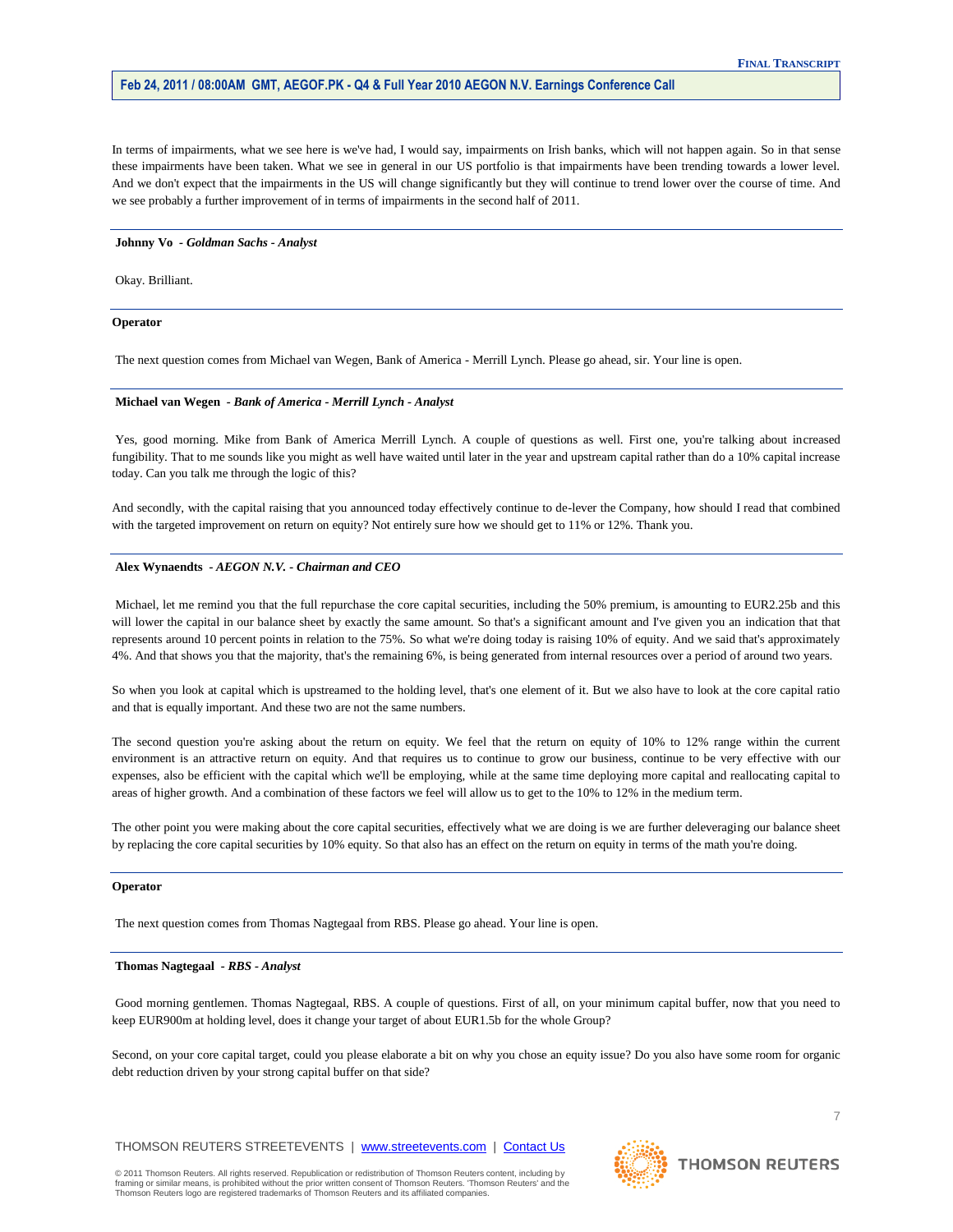And finally on again a bit on the ROE, what kind of capital buffer do you include in the calculation? So it's based on the current capital base or at the optimal capital buffer, and which we need to use to calculate the ROE over? Thanks.

#### **Alex Wynaendts** *- AEGON N.V. - Chairman and CEO*

Thank you, Thomas, for your questions. Yes, we said the minimum capital buffer needs to be 1.5 times the expenses at the holding. We haven't given an explicit goal for excess capital in the units so we haven't really changed the total. What we're being now is more explicit on the amount which we want to hold at the holding.

**Thomas Nagtegaal** *- RBS - Analyst* 

Okay.

### **Alex Wynaendts** *- AEGON N.V. - Chairman and CEO*

Okay. Your question on the return on equity, yes, we have assumed for our calculations the amount of equity which we currently have. So we have not assumed that we take off, if I understand well your question, all the excess capital. We have assumed that we're running our business with a strong balance sheet, strong capital position. And on that basis, we have made the calculations on the ROE.

### **Thomas Nagtegaal** *- RBS - Analyst*

Okay. That's very clear.

## **Operator**

The next question comes from William Elderkin from Soc Gen. Please go ahead. Your line is open.

## **William Elderkin** *- Societe Generale - Analyst*

Thanks. Good morning everybody. It's William Elderkin from Soc Gen. I've got three questions please. First one, I see in terms of your ambition for your geographic earnings mix, you're talking about that in earnings terms rather than capital terms, which I think you've used previously, 15% to 20% new markets compared to 30% to 35% of capital. Should we be reading anything into that, particularly in terms of your appetite for acquisitions as opposed to organic growth?

Second question is in terms of the free cash flow, referring to slide 14. Of I think the EUR700m you show, how much is really available for dividend payments? In your mind is some of that effectively reserved for investing in other projects and so on? I believe in the past you talked about EUR200m to EUR400m for those kind of purposes.

And then the final question is, within that 7% to 10% underlying earnings growth assumption, can you give us a sense of what you're assuming in terms of the balance of the US fixed annuity portfolio development in terms of how that account balance will be, say, 2015 compared to where we are at the end of 2010?

## **Alex Wynaendts** *- AEGON N.V. - Chairman and CEO*

Yes, thank you William. So your first question in terms of earnings, yes, we wanted to give you a picture in terms of earnings. And this is very clearly focused on organic growth. We have established a strong base in Spain. We established a strong base in Central and Eastern Europe. We're making good progress in Asia. As you know, we're developing our business in Brazil and Mexico. And we're really focusing on developing these businesses on an organic basis. And --

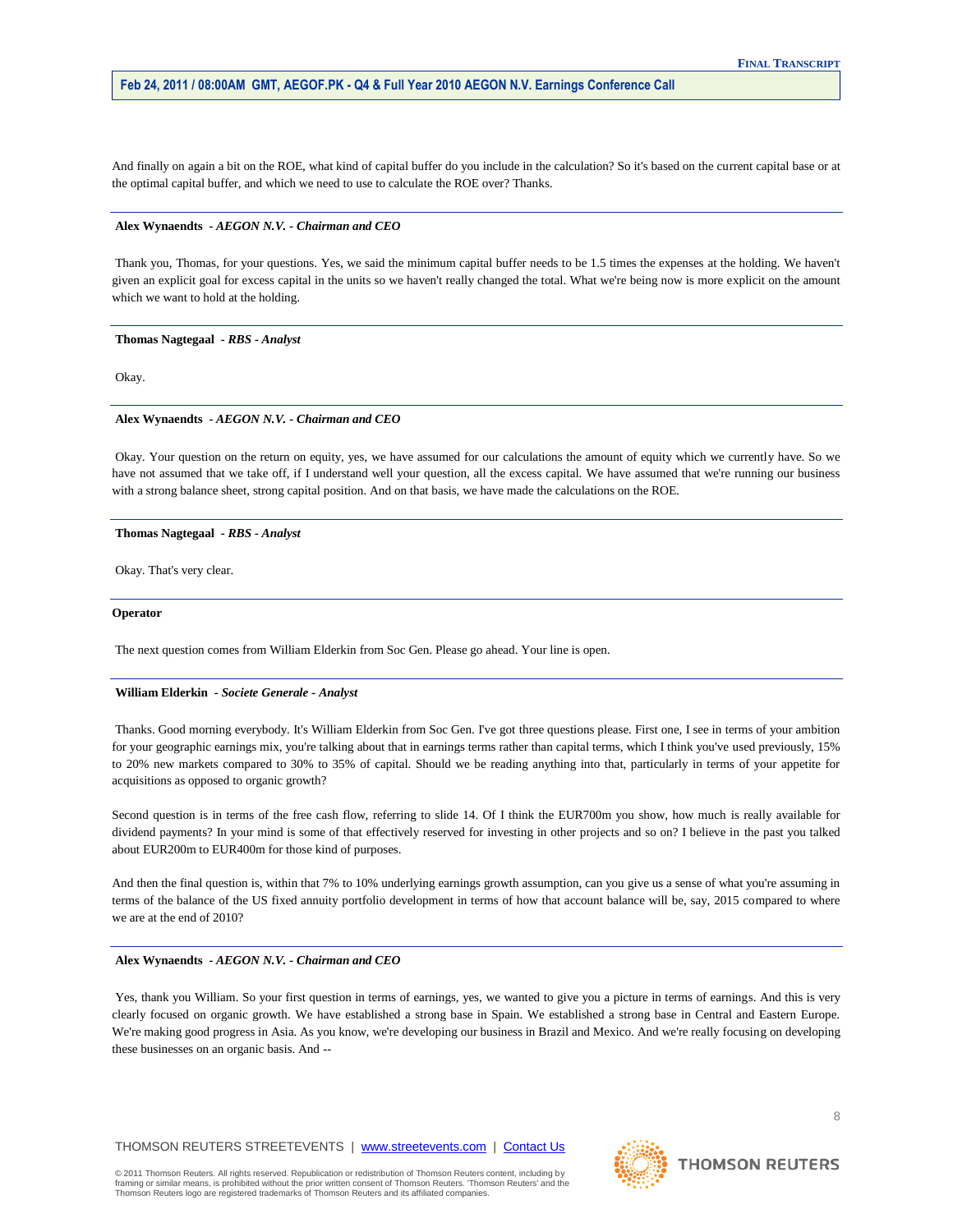## **William Elderkin** *- Societe Generale - Analyst*

Would -- sorry, would it be fair to then to characterize that as a material change in guidance? My impression previously was very much that you were saying we will be doing acquisitions to get to that new market capital allocation target. And now you're saying this is an organic story.

### **Alex Wynaendts** *- AEGON N.V. - Chairman and CEO*

What we're saying here it's an organic story because we feel we have a strong basis on which we can develop our businesses and that's what we'll be focusing on. Also, keep in mind asset management. We've been rolling out our asset management as a separate division, where we are now serving our life customers. We're developing a third-party business. And all of these elements together should be helping us to achieve this 15% to 20% target we've set ourselves into, earnings in what we've called our new markets.

Your question on slide 14, the free cash flow, what we have said is that we believe that there's around EUR600m to EUR700m of free cash flows on a normalized basis. That needs to be upstreamable fungible to the holding. And we're working hard on getting that done. That will be a basis of course to paying our dividends. We want to keep some flexibility also at the holding. Markets remain uncertain. We see again recent developments in Northern Africa. So it's important that we keep a strong capital position in the holding level but also in the operating level.

And finally, your question on fixed annuities, I'm happy Darryl is here. And I'll pass him on to you.

#### **Darryl Button** *- AEGON N.V. - CFO, AEGON Americas*

Yes, hi, William. We've been experiencing -- we're not writing new business, as you know. The negative outflows per quarter has been pretty consistent and steady at about EUR600m a quarter. I don't see that really changing in the near to medium term. That's based on about a 10% decrement rate. It is a function of the yield curve, however. If interest rates go up significantly, that decrement rate, that lapse rate will go up and that EUR600m a quarter of outflow will go up. Rates have been so low that the recent up-tick in interest rates really hasn't changed that number. But if we go up materially from here that EUR600m a quarter will go up.

#### **William Elderkin** *- Societe Generale - Analyst*

Could I just come back on the second point in terms of the normalized free cash flow? And of that EUR600m to EUR700m, can you give us a sense of how much we can assume of that is available for paying dividends to common shareholders?

#### **Alex Wynaendts** *- AEGON N.V. - Chairman and CEO*

William, what we said is we'd be paying EUR0.10 over the second half 2011, EUR0.10 a share.

#### **William Elderkin** *- Societe Generale - Analyst*

I mean broadly are you saying 50% to 60% of that might be a number to work with?

## **Alex Wynaendts** *- AEGON N.V. - Chairman and CEO*

What we said is that we set ourselves an amount for the second half of 2011 of EUR0.10 per share. What we've been providing you on the slide, slide 14, is the operational cash flow and the holding expenses, and that is the expenses for running the holding but also at the expense for servicing our debt. And that leaves an amount of EUR700m and I think you will have to do with that. We've given you guidance on the EUR0.10 per share of the second half.

#### **William Elderkin** *- Societe Generale - Analyst*

Thank you very much indeed.

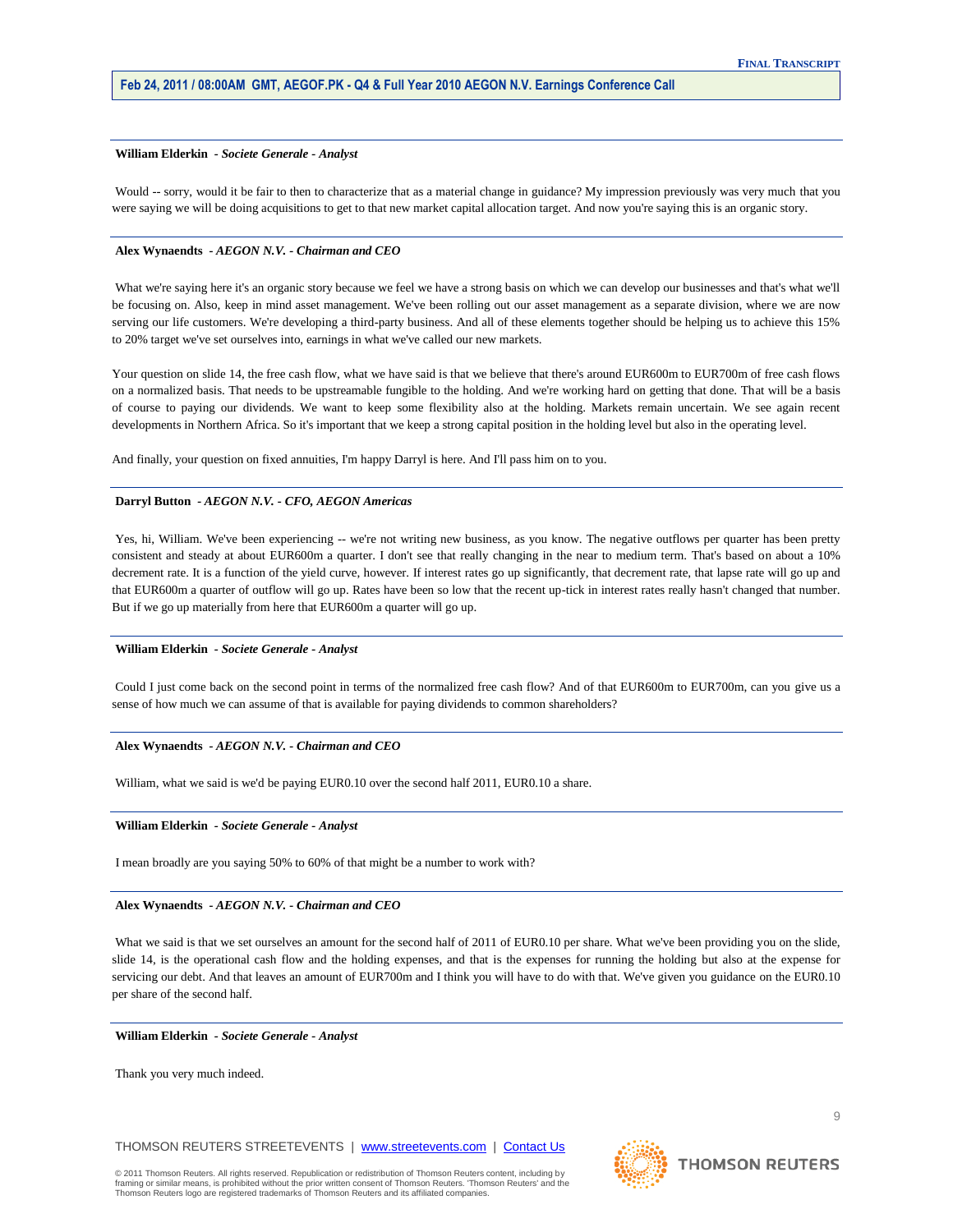#### **Operator**

The next question comes from Jan Willem Wiedema from ABN Amro. Please go ahead sir. Your line is open.

## **Jan Willem Wiedema** *- ABN Amro - Analyst*

Good morning gentlemen. A question on what you've assumed in your guidance, in your ROE guidance, what to do with the excess S&P source. Have you also included, for instance, assumptions on buyback of hybrids or what kind of returns you have assumed then under the amount?

And also what are you assumptions on impairments and other items of you're earnings there?

And finally, on slide seven you mentioned more than 6% from internal resources. On my numbers you arrive at 6% already just from net profit so could give a range there what you think that will be including divestments?

### **Alex Wynaendts** *- AEGON N.V. - Chairman and CEO*

On the first question I wasn't sure if I understood correctly your question. Could you please repeat it?

#### **Jan Willem Wiedema** *- ABN Amro - Analyst*

Yes, on the back of the envelope here you've EUR3.8b excess S&P capital. You will do an equity raising, sell Transamerica Re and pay back the State so you probably have significant excess solvency. What have you assumed in your ROE guidance what to do with that excess solvency?

# **Alex Wynaendts** *- AEGON N.V. - Chairman and CEO*

Yes, okay. Thank you for clarifying this. As I said on the ROE, we've been consistently saying that we want a company going forward with strong capital position. And I mean strong balance sheet ratio, that's 75%, strong excess capital position and the ROE, which we are giving you, is based on a company with a strong excess capital position because that's the way, the strategic direction we want to go forward. So that's on that basis.

The second thing is your question around the 6%. What we are saying here is that 6% will be compensated over the next two years by internal resources but I also said including potential proceeds from divestments. It is clear that the 6% for the largest part is being generated through internal resources like returned earnings.

#### **Operator**

The next question comes from Nick Holmes from Nomura. Please go ahead. Your line is open.

## **Nick Holmes** *- Nomura - Analyst*

Good morning. Yes, I have just one question, which is with the capital raising today and also the potential disposal of Transamerica Re, plus all of the de-risking that's happening in your business, is there do you think a possibility that you will become basically over-capitalized? It looks as though this could happen within a year or two and in that context would you then start to look at returning capital to shareholders? Thank you.

#### **Alex Wynaendts** *- AEGON N.V. - Chairman and CEO*

Nick, thank you. Thanks for this question. What we've tried to explain here is that what we're looking is at our excess capital position on an S&P basis, but that we're also clearly looking at the ratios in our balance sheet, the core capital ratio on our balance sheet. And what we've been showing here, and this was on slide seven, is that the repayment of the EUR2.25b to the Dutch State has an impact, a negative impact of around

THOMSON REUTERS STREETEVENTS | www.streetevents.com | Contact Us

© 2011 Thomson Reuters. All rights reserved. Republication or redistribution of Thomson Reuters content, including by framing or similar means, is prohibited without the prior written consent of Thomson Reuters. 'Thomson Reuters' and the Thomson Reuters logo are registered trademarks of Thomson Reuters and its affiliated companies.



# **THOMSON REUTERS**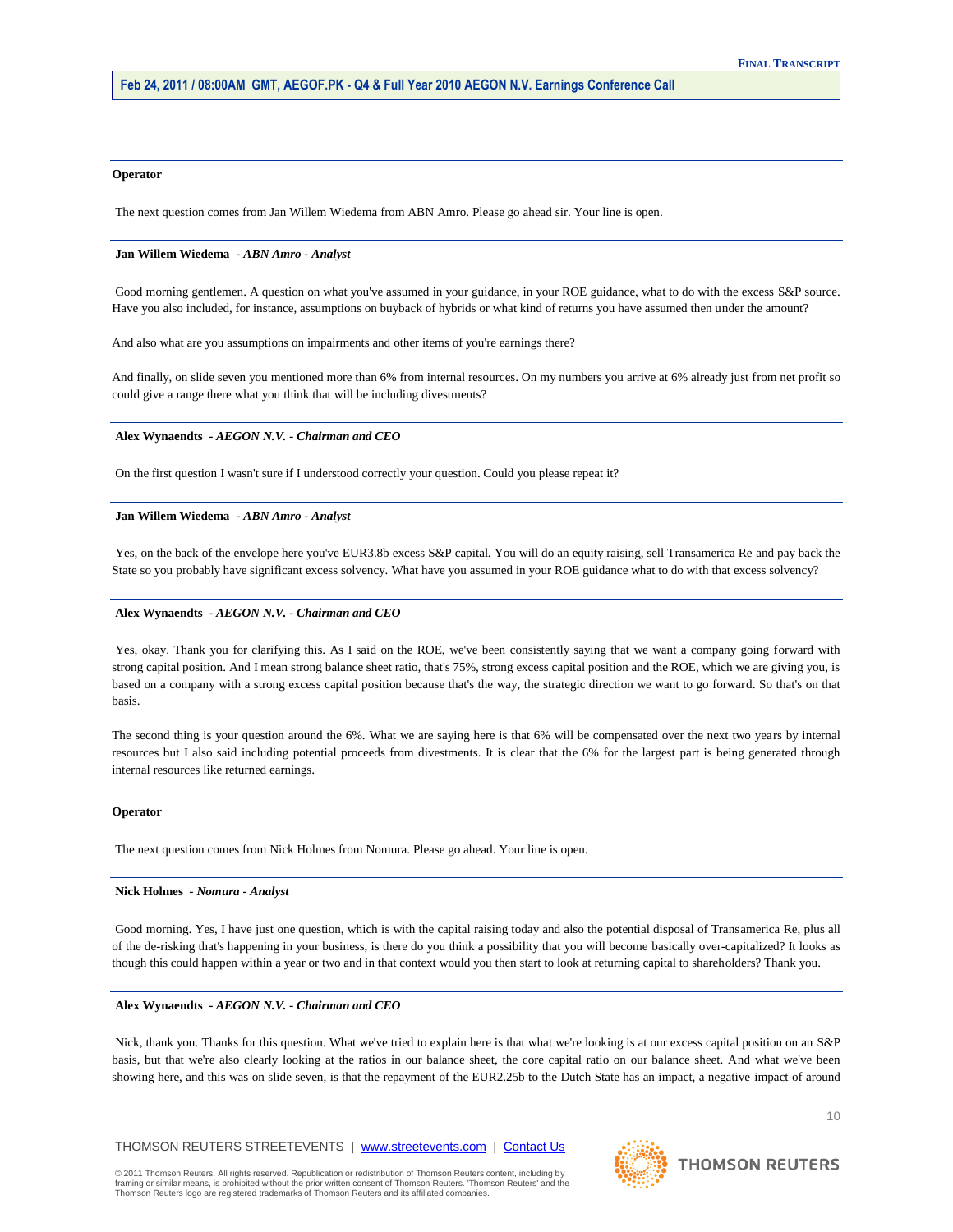10 percentage points on our core capital ratio. So it is therefore needed to do this equity issue, which will contribute to 4%, while we can contribute for the 6% ourselves internally.

I think that it is clear that in today's environment in the industry which we are in, not forgetting that the crisis we've had recently, it is the right thing to be well capitalized. And I don't think we're over-capitalized. We are well capitalized. We want to have a strong balance sheet, we want to have some flexibility and that's the way we will be going forward with our business.

#### **Nick Holmes** *- Nomura - Analyst*

But looking at the ROE target, one easy way of meeting that is to return capital to shareholders. Is that something that you've considered?

## **Alex Wynaendts** *- AEGON N.V. - Chairman and CEO*

At this point in time we're focusing on really developing our business with a strong capital position and that is a priority now. It's about making sure that we develop a business with a strong capital position. As I said, we want to improve our risk-return profile and that is where our priority is right now.

#### **Nick Holmes** *- Nomura - Analyst*

Okay, thank you very much.

#### **Operator**

The next question comes from Mr. Chris Hitchings from KBW. Please go ahead. Your line is open.

## **Chris Hitchings** *- Keefe, Bruyette & Woods - Analyst*

Good morning gentlemen. A couple of issues. Firstly just to clarify, you said quite specifically that you're paying EUR0.10 for the second half of 2011. Are you indicating that that is a 20% per annum indication?

Secondly, have you made any changes to the value of new business assumptions in these figures? I know you only produce the annual actuarial valuation in the first quarter.

Thirdly, can you comment a little bit about ROE target over the medium term? What medium term? Presumably you don't intend to get there in 2011 or probably even 2012, but is this 2013? And in particular are there any tying of management remuneration into achieving these targets?

And secondly --- sorry, thirdly, fourthly, can you explain why you're doing the Dutch State in two tranches because if you have enough money now, why not do it all now? Is it dependent on Transamerica Re? Is it dependent on what's going to happen in the second quarter? And what is the basis of what you've been -- or is it depending on what rating agencies say? Thank you.

#### **Alex Wynaendts** *- AEGON N.V. - Chairman and CEO*

Chris, on the EUR0.10 a share for dividend for the second half, if you annualize that you get to EUR0.20. What we want to do today is to share with you intention about the second six months of 2011. What we said also is that we would want to have a sustainable dividend growing with our business, growing with our cash flows, and that is what our objective is here.

#### **Chris Hitchings** *- Keefe, Bruyette & Woods - Analyst*

Thank you.

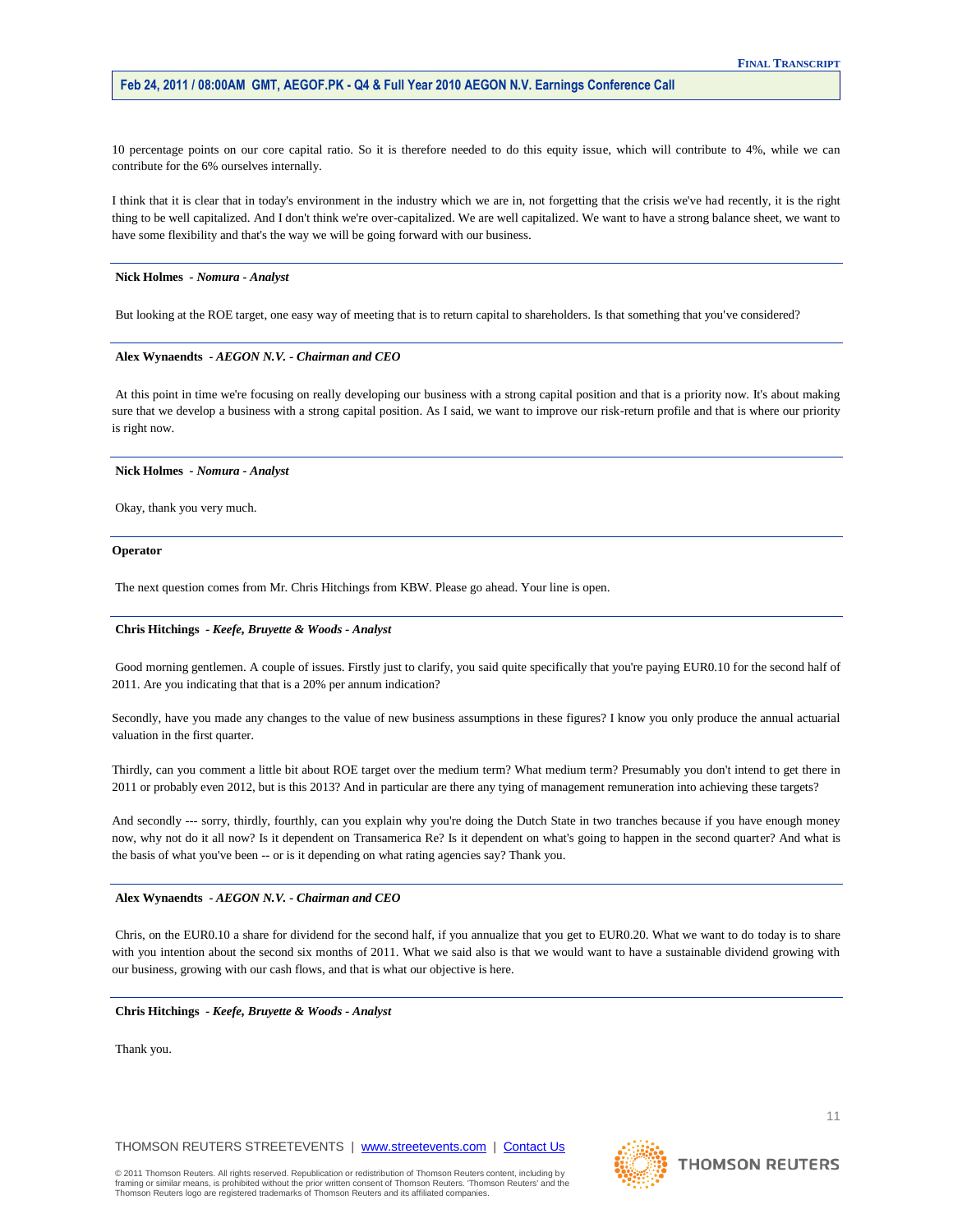#### **Alex Wynaendts** *- AEGON N.V. - Chairman and CEO*

In terms of VNB, you're right, we'll provide you at the first quarter with the embedded value with all the assumptions.

Your return on equity, yes, we say medium-term. For me medium-term is two to three years. Keep in mind we have said that we're taking a number of actions, strategic actions which will affect underlying earnings in 2011. Keep in mind also that when we looked at our, when we calculate and publish ROE over 2010 that the way we calculate it is an average capital. So that means the start date is important and in the beginning of 2010 our equity clearly was lower. But also keep in mind that by repaying back the core capital securities to -- repurchasing core capital securities from the Government effectively will also have the impact on the ROE.

So remuneration, yes, our remuneration is linked to the financial targets. That has been the case already for a couple of years, as you know, and that will continue to be the case.

And finally, your question about why are you paying in two tranches. You will remember that our commitment is to repay it before the end of June 2011. You're also aware of the fact that we need the content of the Dutch regulator, the DNB, and this is the base on which we go forward, paying immediately half and paying the remaining by June 2011. And we've agreed it on this basis with your regulator, the DNB.

## **Chris Hitchings** *- Keefe, Bruyette & Woods - Analyst*

Sorry, can I just come back to you on two things? On the VNB, I said have you made any changes in assumptions for the fourth quarter relative to the previous quarters.

#### **Alex Wynaendts** *- AEGON N.V. - Chairman and CEO*

No. The answer is no. We always set our assumptions in the beginning of the year and these are the assumptions before that -- they were before.

## **Chris Hitchings** *- Keefe, Bruyette & Woods - Analyst*

And just with the Dutch, with the regulator, was there ever an option of you raise the capital now so you can pay it all EUR2.25b now or what was the restriction on you not paying the EUR750m until June?

#### **Alex Wynaendts** *- AEGON N.V. - Chairman and CEO*

Chris, as I said, we engage with our regulator on a very regular basis so we have come to an agreement that we would do it on this basis. Keep in mind that we have agreed to pay back the full amount by June 2011 and what we're doing here is we're bringing forward half of it.

#### **Chris Hitchings** *- Keefe, Bruyette & Woods - Analyst*

Okay, fine. Sure. Thank you.

#### **Operator**

The next question comes from Hans Pluijgers from Cheuvreux. Please go ahead. Your line is open.

## **Hans Pluijgers** *- CA Cheuvreux - Analyst*

Yes, good morning gentlemen. A few questions. First of all, going back on the 75% quarter one and the structure how you want to raise that, especially internal 6%, still I'm puzzled a little bit because, making some calculations, you are targeting a normalized free cash flow of EUR1b to EUR1.2b annually, of which about EUR600m will go to the holding, so EUR600m of that free on an annual basis. So that means about EUR1b to EUR1.2b over two years, which is -- and then deduct the dividend. Then you come to about EUR1b on a two-year basis, which is again about

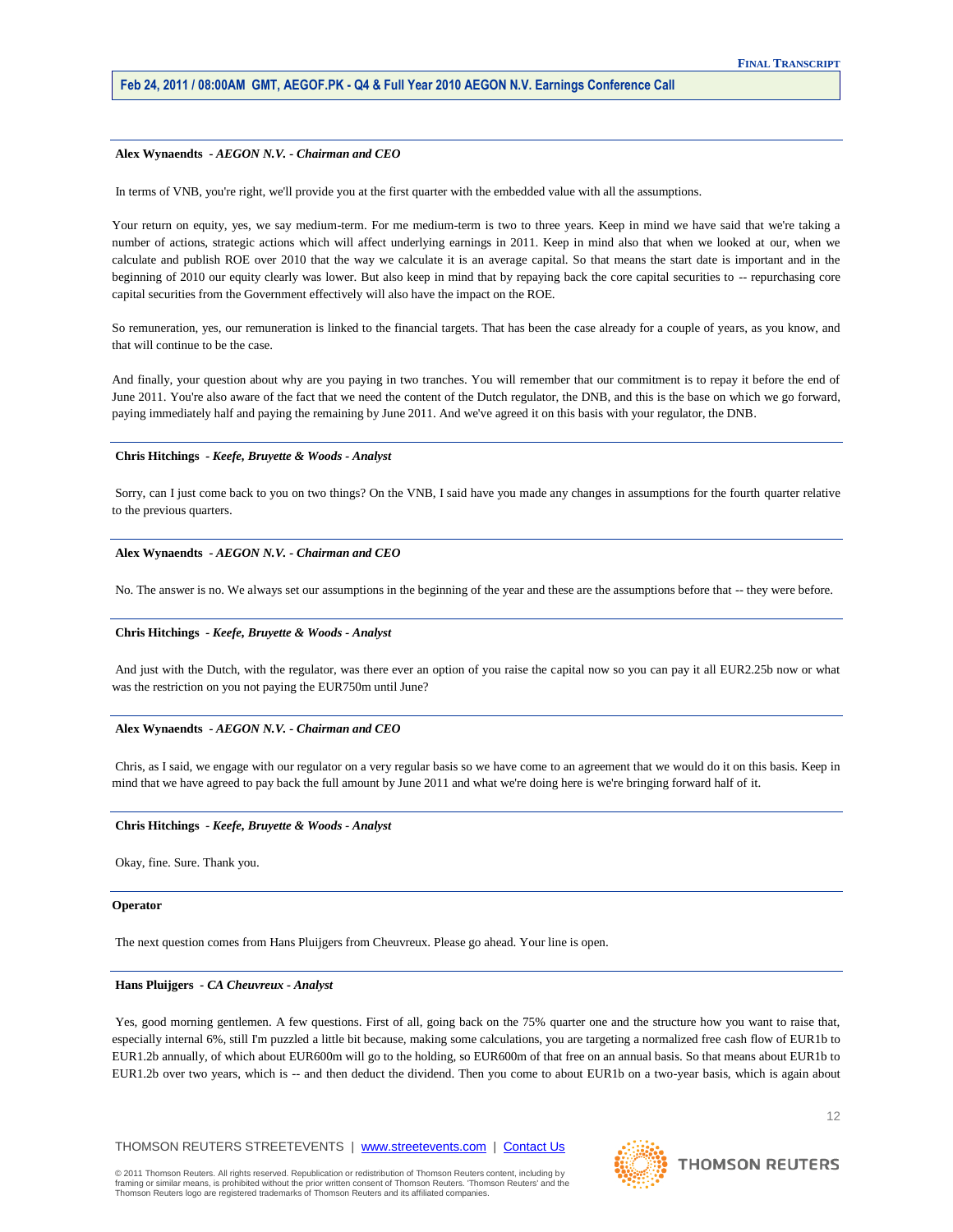5%. And then also TA Re which could also fetch up about 2% to 3% or even 4%. And then some additional capital-release programs you also still are running. I come clearly ahead of the 75%.

Are there any -- do you want to have some additional capital available of acquisitions because you just mentioned that you're mainly focused on organic growth, or you capital release programs have been ended? Could give a little bit give some more feeling on the 6% internal generation? I'm still a little bit puzzled about it that maybe you're looking for some additional amounts for acquisitions.

Secondly on the DNB, in this respect they support the repayment mid of this year you said based purely on the state of the financial markets. So must I reason that you don't need a divestment of TA Re, that they already agreed upon it without a TA Re divestment?

And thirdly, on the agreement with respect to the core capital --- or the excess capital at holding level, the 1.5 times, that's I assume a number, a percentage or a ratio you want to have or they agreed for the longer term, also if the costs on the holding level go up you still have to apply the 1.5 times instead of the EUR900m.

And the last, a detailed question on Spain, the acquisition. Could you give some feeling on what that has as an impact on the capital? Is there some substantial amount or relatively low?

## **Alex Wynaendts** *- AEGON N.V. - Chairman and CEO*

On the 75% buffer, as you were saying, 6% or at least 6% as you say will be generated from internal resources, of which I've said the majority, the vast majority is retained earnings. When we say that we want to target 75%, you will understand that that means we need a little buffer above the 75% because two years ago and uncertainties in the market you don't want to be spot on the 75%. But we don't have a very large buffer. And again I can confirm that we are focusing on organic growth and that's how we want to grow our business. If you want to get more details about how we get to these numbers then I would suggest that we follow-up directly with you through our investor relations.

## **Hans Pluijgers** *- CA Cheuvreux - Analyst*

Okay.

## **Alex Wynaendts** *- AEGON N.V. - Chairman and CEO*

For DNB the approval which we have is a formal approval which we have received to repay back half right now, immediately after the equity issue, and we have agreed with them that we would repay the remaining in June 2011 and that we will do that from internal resources, with the potential sale or not sales of Transamerica Re.

Your question about the 1.5 times holdings cost, yes, it is 1.5 times holding cost and we assume this is going to be in place for some time. But there's no reason to believe that the holdings cost should go up significantly.

The transaction in Spain, we are clearly happy to be able to expand our business in Spain. We believe we have a very strong franchise in working with these Cajas. This is a specific situation where the Caja which we've been working for nearly five years now, Caja Navarra, as you know, is involved in this merger with others. And what happens here is that we're expanding our distribution to a large merged entity and the amounts involved are very limited.

#### **Hans Pluijgers** *- CA Cheuvreux - Analyst*

One follow-up on the second tranche of repayment. It's good -- I understand correctly that you don't need TA Re, so it is not a precondition that you should sell TA Re, that's already discussed with DNB?

**Alex Wynaendts** *- AEGON N.V. - Chairman and CEO* 

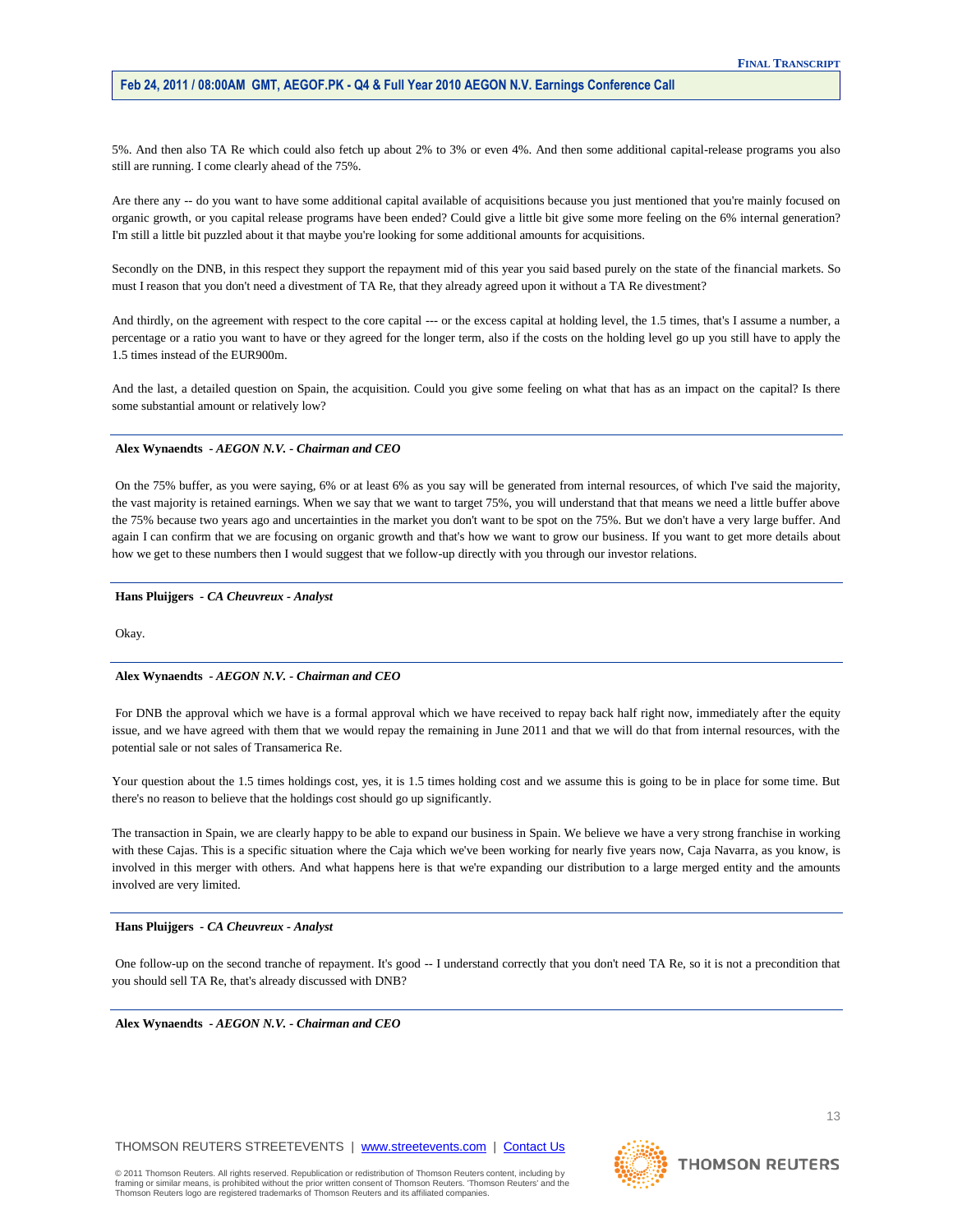No. We discussed with DNB in general how we want to pay back our capital. We showed them our plans and we showed them plans with different options. It's on that basis that we discussed and we have an agreement with DNB and I don't want to be more specific than that about our discussions with DNB at this moment in time.

#### **Hans Pluijgers** *- CA Cheuvreux - Analyst*

Okay, thank you.

## **Operator**

The next question comes from Benoit Petrarque from Kepler. Please go ahead sir. Your line is open.

## **Benoit Petrarque** *- Kepler Capital Markets - Analyst*

Yes, good morning gentlemen. Yes, on the 75%, the 6%, what is your assumption there in terms of dividends until 2012?

And just to clarify, it includes your net profit and the impact of TA Re on the book value, just to clarify that.

And then on the ROE target, 10% to 12%, what is your realized gains assumption there? This year you have booked quite large gains. In the lower interest-rate environment and decreasing IFRS reserve, what can we assume there for the run rate on '11 and '12?

And lastly, how much capital can we expect to be upstreamed to the holding in 2011 from your operating units? Thanks.

#### **Alex Wynaendts** *- AEGON N.V. - Chairman and CEO*

Your first question, when we've mentioned this 6% which will be coming from internal resources, yes, we have assumed the dividend, which I shared with you, which is our intention to pay EUR0.10 over the second half of 2011. And I've also shared with you that we would like to have the dividend and will implement a dividend policy whereby dividends will grow on a sustainable basis. And so that is clearly included in our assumption.

In terms of ROE, the ROE which we're talking here about is ROE based on underlying earnings which means that it does not include any gains or losses from our bond portfolio.

#### **Benoit Petrarque** *- Kepler Capital Markets - Analyst*

Thanks.

## **Operator**

The next question comes from Albert Ploegh from ING. Please go ahead your line is open.

#### **Albert Ploegh** *- ING - Analyst*

Yes, good morning gentlemen. Two questions from my side. Unfortunately I want to go back once more to the core capital ratio slide and especially related to Transamerica Reinsurance. We're all probably aware that you will sell it below book value so that will set you back some more in reaching the target. So how did you include that in this projection? I assume that's part of the divestments and in this time a book loss? So should I also read in this statement that you also will do additional divestments than on what has already been announced there so far?

And the second question is a bit more operationally on the US pension business and variable annuity business. US pensions you saw again a very strong quarterly inflow. Can you update us a bit about the pipeline and about the pricings you made there?

## THOMSON REUTERS STREETEVENTS | www.streetevents.com | Contact Us

© 2011 Thomson Reuters. All rights reserved. Republication or redistribution of Thomson Reuters content, including by framing or similar means, is prohibited without the prior written consent of Thomson Reuters. 'Thomson Reuters' and the Thomson Reuters logo are registered trademarks of Thomson Reuters and its affiliated companies.

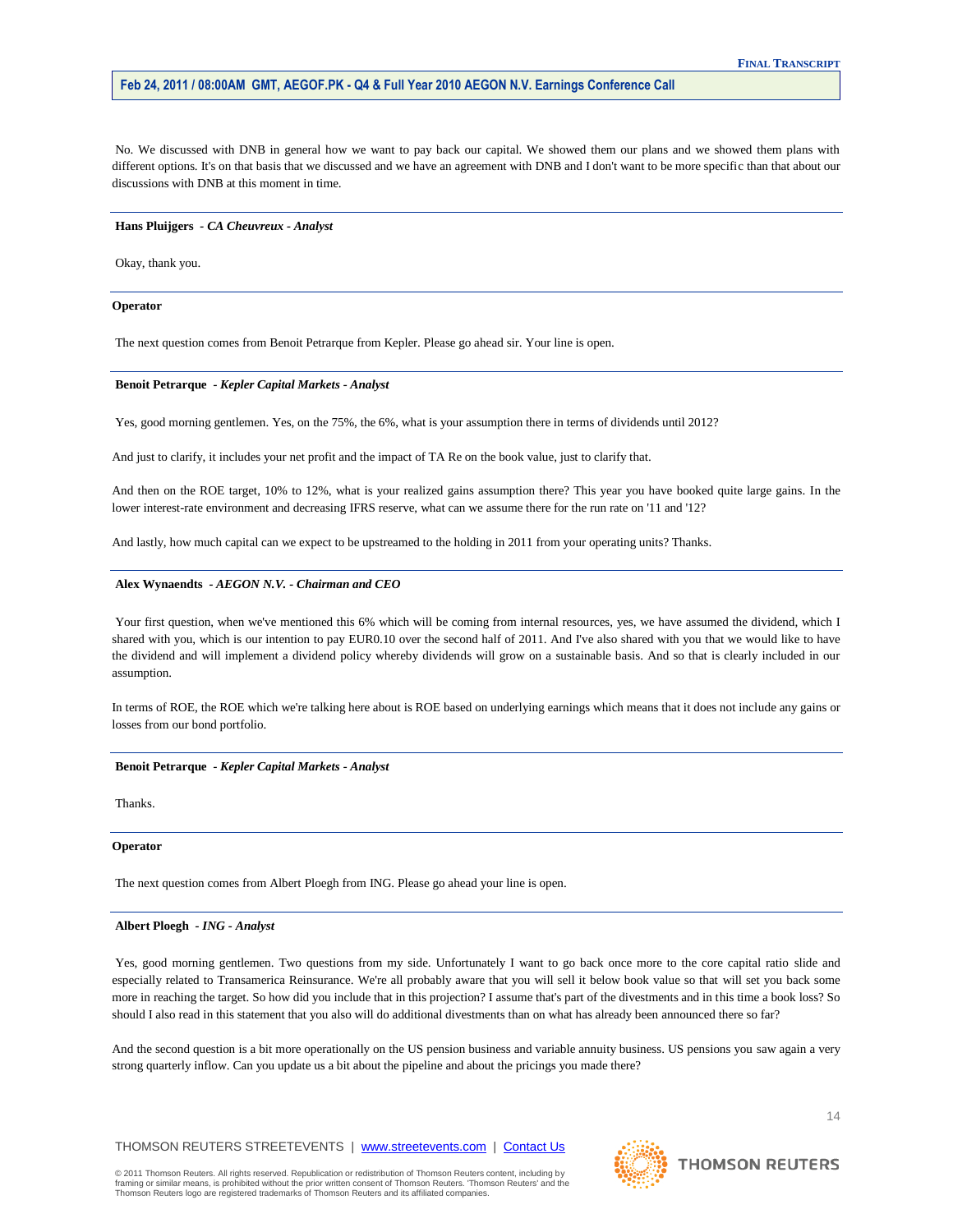And also on the variable annuities as well can you update us a bit about the pricing environment there as well? Thank you.

#### **Alex Wynaendts** *- AEGON N.V. - Chairman and CEO*

Your first question was what are we taking into account when we are calculating our return on equity, effectively that was your first question?

## **Albert Ploegh** *- ING - Analyst*

No sorry. On the core capital ratio, what do you include there in terms of book losses for the divestment of Transamerica Re?

### **Alex Wynaendts** *- AEGON N.V. - Chairman and CEO*

On our core capital we haven't included anything in relation to transaction that we haven't closed that so that's I think the best way of answering this question. We will share with you -- when and if we do a transaction we will share with you the details at that point in time.

### **Albert Ploegh** *- ING - Analyst*

So you do agree that it's likely to be sold below book so that will be more challenging to reach the 75% then.

## **Alex Wynaendts** *- AEGON N.V. - Chairman and CEO*

It depends on many factors, Albert. At this stage I cannot comment more on what the treatment, accounting treatment would be. First of all, we need to agree a transaction. As I said to you it's a complex transaction and the accounting treatment will also be derived from that, and I promise we will share that with you as soon we have it to share.

#### **Albert Ploegh** *- ING - Analyst*

Okay, I understand.

## **Alex Wynaendts** *- AEGON N.V. - Chairman and CEO*

Okay. And on the US pensions, yes, this has been a business which we have been focusing on developing. I think we can be proud of this franchise. It's a franchise which has built a very strong reputation in a number of specific niches, as you know the 401k but the 403b in the hospital area and the health areas. And what we see here is that all the efforts which we've put in place to have a really state-of-art administration system and the back-office system is now paying off. And that is why we're seeing now a growth in that business which is clearly twice the growth of the market and we expect to continue to see growth coming from that business. Quarter-after-quarter we're seeing improved sales and improved earnings coming from this business.

In terms of variable annuities I think your question was about pricing environment. We do see a return to more aggressive pricing after the crisis. I think we shared that with you the other time. On the other side we have been very clear that we want to price our variable annuities on the basis that we are comfortable. We've been very much focused on working on distribution and we've been developing also a lot more in regional distribution where it's more about, not only about pricing but it's about a better balance between pricing, the right products and the servicing, and the relationships we have with the distribution. And that is what you see now paying off.

Looking at Darryl, if there's anything you think that we should be adding here Darryl?

#### **Darryl Button** *- AEGON N.V. - CFO, AEGON Americas*

No. I think you covered it well.

THOMSON REUTERS STREETEVENTS | www.streetevents.com | Contact Us



**THOMSON REUTERS**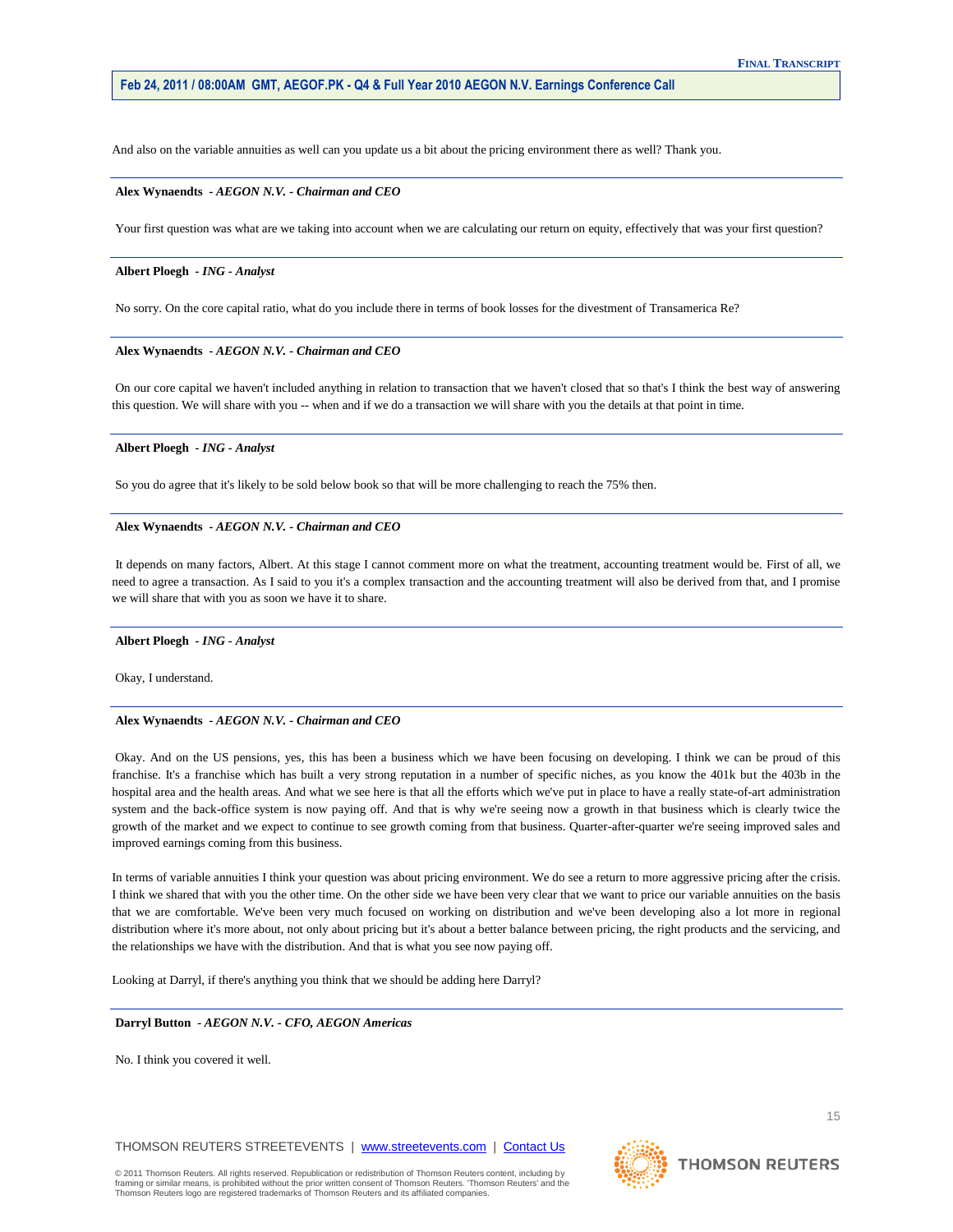## **Alex Wynaendts** *- AEGON N.V. - Chairman and CEO*

Thank you.

#### **Albert Ploegh** *- ING - Analyst*

Again, if I may, one follow-up on Transamerica Re. You mentioned that you're in discussion I think with one party currently. Should I read into that statement that this one's probably interested in all the books and the other ones are more interested in only specific parts of the portfolio?

### **Alex Wynaendts** *- AEGON N.V. - Chairman and CEO*

Again Albert, I'm sorry. I can't say more than what I've said. We're in discussion with a party and I said the process is going as we were expecting. It is not a simple transaction and I promise you we'll let you know as soon as we can.

#### **Albert Ploegh** *- ING - Analyst*

Okay.

#### **Operator**

The next question comes from Marc Thiele from UBS. Please go ahead your line is open.

#### **Marc Thiele** *- UBS - Analyst*

Good morning. I have two questions please. My first question is, on slide six you give us the slip in terms of excess capital between the holding and operating units, can you provide us a split for both these numbers into the cash component and the intangible element?

My second question is then related to Transamerica Re. I think you mentioned a book value a EUR1.6b for 2009. What's the book value number for 2010?

And is the normalized ROE still in the 5% ballpark?

## **Alex Wynaendts** *- AEGON N.V. - Chairman and CEO*

On the first question, Marc, I think it will be best if you connect directly with IR and see what information, explicit additional information they can be providing you.

#### **Marc Thiele** *- UBS - Analyst*

Okay.

**Alex Wynaendts** *- AEGON N.V. - Chairman and CEO* 

On TA Re, the numbers you're referring to in terms of returns I think are in the ballpark.

#### **Marc Thiele** *- UBS - Analyst*

And the book value is unchanged or --- still in the EUR1.6b range?

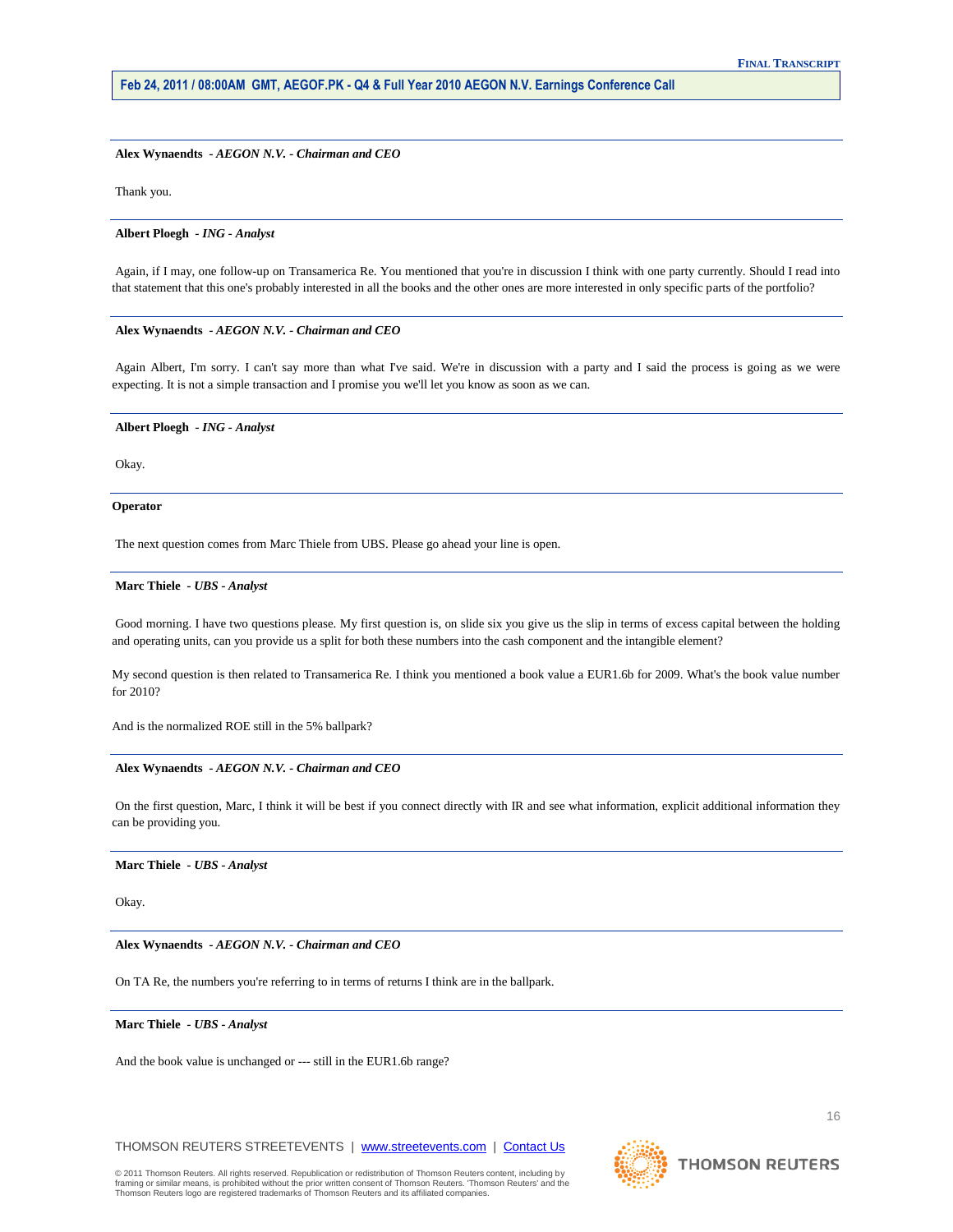#### **Darryl Button** *- AEGON Americas, CFO*

Yes, not changed materially.

**Alex Wynaendts** *- AEGON N.V. - Chairman and CEO* 

Not changed materially, but the returns you were referring are in the ballpark, yes. So the two, yes and yes.

#### **Marc Thiele** *- UBS - Analyst*

Alright, thank you.

#### **Operator**

The next question comes from Francois Boissin, Exane BNP Paribas. Please go ahead your line is open.

## **Francois Boissin** *- Exane BNP Paribas - Analyst*

Good morning gentlemen. Just two questions on my side. The first one is on your return on equity. What is the capital base you were talking about as the denominator? Is it the EUR17.2b you report at the end of 2010 or is this the EUR15b which excludes preferred shares?

And the second question is with regards to Transamerica Reinsurance. You raised EUR1b equity. Do you feel you need to sell this division or would you consider keeping it and running it in runoff in case you do not get a favorable price?

## **Alex Wynaendts** *- AEGON N.V. - Chairman and CEO*

Your first question, the return on equity is based on equity which excludes the preference shares.

## **Francois Boissin** *- Exane BNP Paribas - Analyst*

So we're talking about the EUR15b number then?

#### **Alex Wynaendts** *- AEGON N.V. - Chairman and CEO*

Yes.

**Francois Boissin** *- Exane BNP Paribas - Analyst* 

Okay.

## **Alex Wynaendts** *- AEGON N.V. - Chairman and CEO*

Sorry, your second question was if we needed the EUR1b equity raising?

## **Francois Boissin** *- Exane BNP Paribas - Analyst*

No. Basically the question is do you feel that you need to sell Transamerica Reinsurance now that you've raised capital? Would you -- are you sell her at any price or would you consider running off the business if you do not get a sufficient offer on that?

**THOMSON REUTERS** 

© 2011 Thomson Reuters. All rights reserved. Republication or redistribution of Thomson Reuters content, including by<br>framing or similar means, is prohibited without the prior written consent of Thomson Reuters. 'Thomson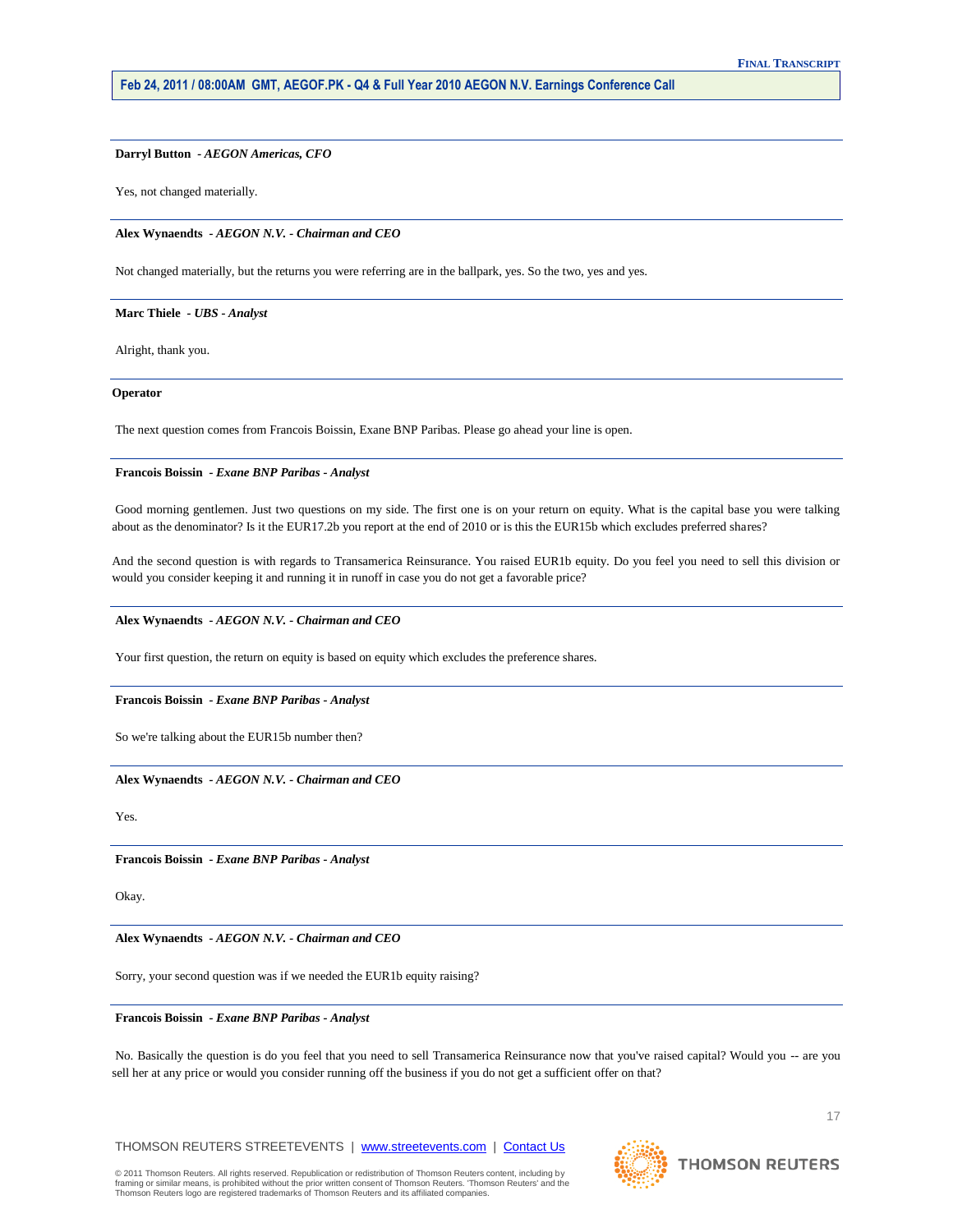#### **Alex Wynaendts** *- AEGON N.V. - Chairman and CEO*

Yes. I think we've been showing you here that by doing an equity raising here of EUR1b, which you see very clearly on this slide, slide seven, is that we can effectively compensate for 4% out of the 10%, which is a result of the amount of core capital which effectively we're losing with repurchasing the core capital securities from the Dutch State. We're showing you that we have internal resources of 6%, of which I said that a very significant part is effectively from retained earnings. So we have clearly flexibility here.

## **Francois Boissin** *- Exane BNP Paribas - Analyst*

Okay, thank you.

#### **Operator**

The next question comes from Duncan Russell from JP Morgan. Please go ahead your line is open.

## **Duncan Russell** *- JP Morgan - Analyst*

Good morning. Thanks very much. First question, on the fixed annuities the running yields dropped quite substantially in the fourth quarter. I you did an accounting thing I think in the third quarter. But the drop in the fourth quarter, could you just comment on that and what your new money yield is on the fixed annuity book please?

And then secondly then, in your asset portfolio you still have quite substantial growth in unrealized losses on the banking holdings and also on the neg am book. Don't you think you should be writing those things down or what gives you confidence that those things will actually come back to par?

Third question then is on the dividend. I notice you're giving an optional stock or cash. Just wondering what the rationale for the stock component is please? Thanks.

#### **Alex Wynaendts** *- AEGON N.V. - Chairman and CEO*

I would like to give the first question to you Darryl. You're right, the yield from our fixed annuity has come down. It's a combination of a number of factors. But Darryl, can you please provide a bit more color?

#### **Darryl Button** *- AEGON Americas, CFO*

Yes. Duncan it's Darryl. You're right. There's really two issues going on. One of them started towards the back half of the third quarter. We did have some yield that disappeared out of the portfolio and went into our runoff businesses as we collapse some of the transfer assets that we had back in the heart of the financial crisis. So that caused a drop that started in Q3 and got a little worse in Q4. But we've also taken risk out of the book as well. We lightened up on some of the high yield investments in the fixed annuity book in the fourth quarter and we're sitting on probably a little excess liquidity in that book right now and that had a yield compression effect.

#### **Duncan Russell** *- JP Morgan - Analyst*

Is it a level now Darryl which will stay where it is or will it keep dropping?

**Darryl Button** *- AEGON N.V. - CFO, AEGON Americas* 

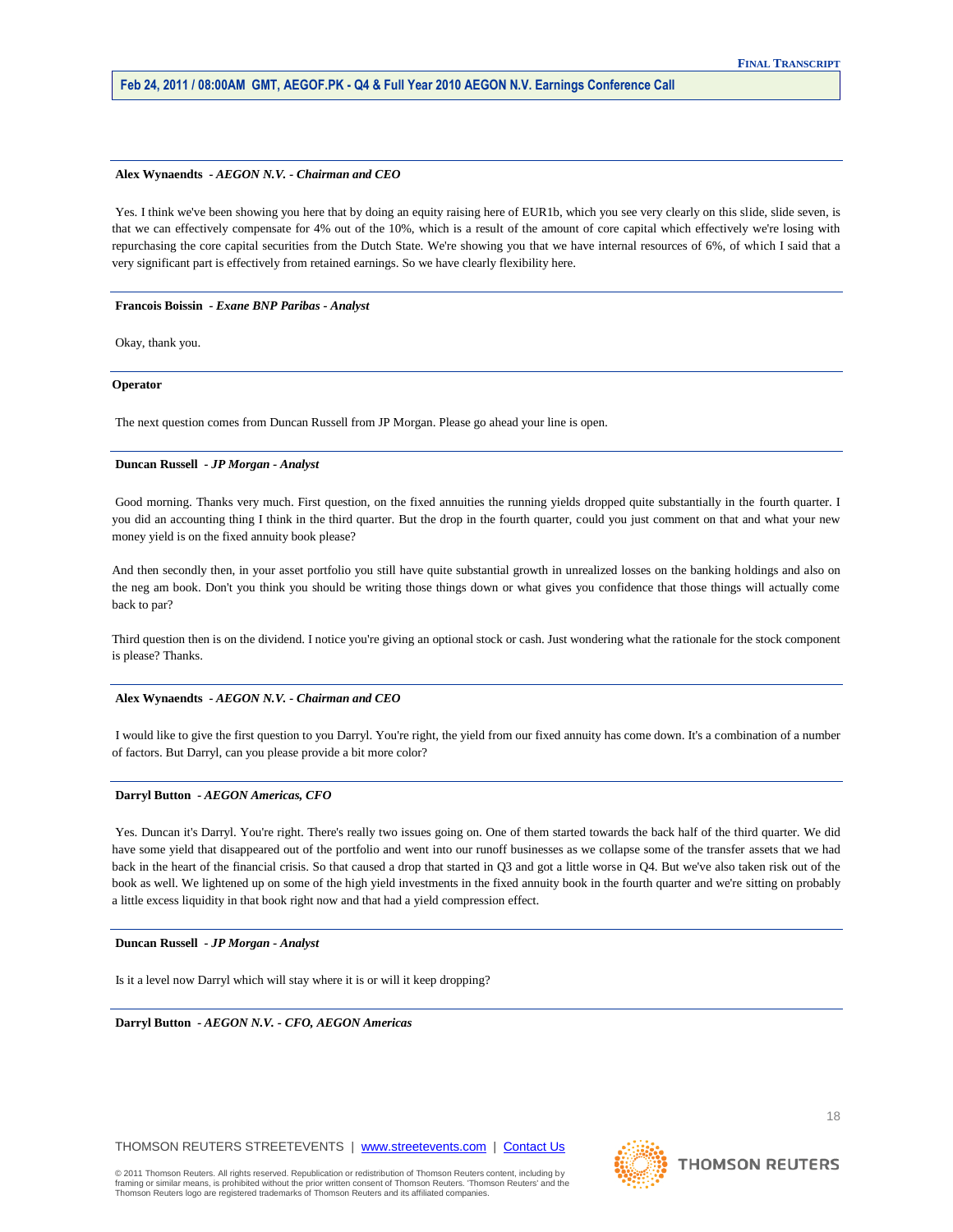I think the earnings level where they are right now is fairly indicative in the short-term. Obviously the book is running down. I mentioned before on the run out of the flows. So the earnings will continue to trend down, but I think the yield compression that we've seen in the short-term, I think the earnings are at a decent level for the short-term.

#### **Duncan Russell** *- JP Morgan - Analyst*

Okay, thanks.

## **Alex Wynaendts** *- AEGON N.V. - Chairman and CEO*

Duncan, your question on the asset portfolio, as you know, it's not a question of our choice. We have very strict and clear rules about what you impair and what you don't impair and we follow these rules.

In terms of the dividend, the amount of stock, the choice between stock and cash, as you know we have a number of investors here in Holland but also in other parts of Europe who just like to have a stock part of it. So we want to make sure we accommodate all our investors and that's why offer them either stock or cash, or a combination if they want to.

#### **Alex Wynaendts** *- AEGON N.V. - Chairman and CEO*

I need to ask you for one more question then unfortunately we'll have to move on.

#### **Operator**

The last question for today comes from Robin Buckley from Deutsche Bank. Please go ahead.

### **Robin Buckley** *- Deutsche Bank - Analyst*

Yes, good morning. Could I just return to the holding company capital please? Typically I guess I think of about EUR600m being upstreamed in a year, so EUR300m in the half year. I'm just wondering if you could give any further comment on what we can expect to be upstreamed in the first half of 2011 given you were talking earlier on about the increased fungibility that we're seeing in capital?

Then just secondly, just returning to Transamerica Re, were you to sell that for a significant amount of money following the capital raising that we've got, is there anything in particular that you would be earmarking that for or would it just be increased flexibility? Thank you.

#### **Alex Wynaendts** *- AEGON N.V. - Chairman and CEO*

Yes. For the holding company, yes, we've given you the numbers, as you said.

In terms of fungibility, keep in mind that in the year 2010 we have upstreamed to the holding around EUR1.2b from the operating unit. So we are talking about the normalized free cash flows of EUR600m to EUR700m which are coming to the holding, but of course in this period 2010 we have been upstreaming more because we've able to [restart] the capital from our businesses in The Netherlands and in other parts in Europe, but of course also in the US. And we'll be looking at how we can upstream the capital because we want to repay, as I said, the remaining of the EUR2.25b from internal resources.

On TA Re, again, we're saying clearly that we are in discussions with a party and we will hopefully be able to announce something with you at the time that we have more. But it is too early now to say what we're doing to do with the proceeds. And as I said all along, we want a strong capital position, we want strong balance sheet ratios, and that is we think important in the environment in which we operate. And having some flexibility I think is not an overdue luxury right now.

**Robin Buckley** *- Deutsche Bank - Analyst* 

framing or similar means, is prohibited without the prior written consent of Thomson Reuters. 'Thomson Reuters' and the

Thomson Reuters logo are registered trademarks of Thomson Reuters and its affiliated companies.